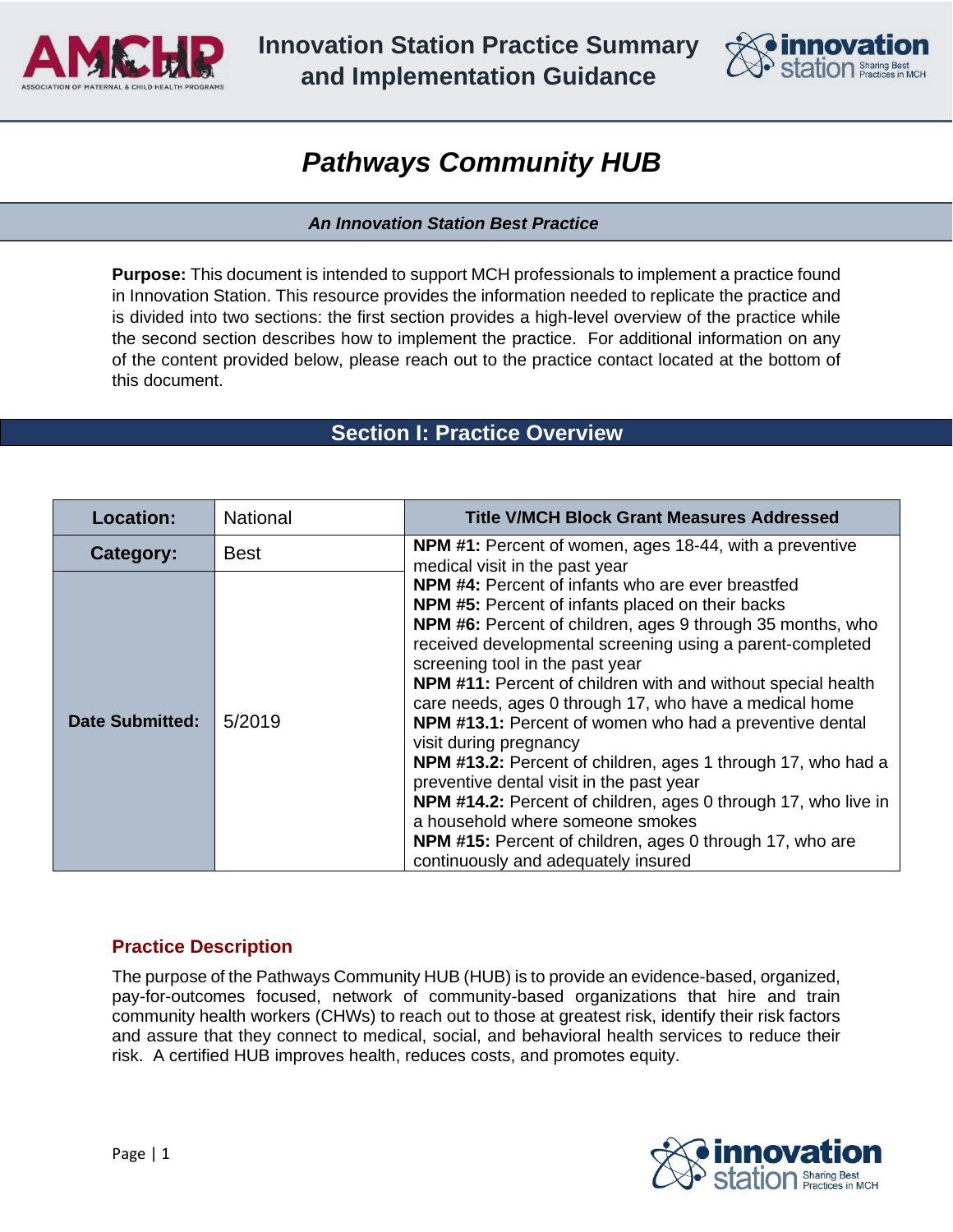## **Purpose**

The United States spends significantly more money per capita on health care services than other developed nations and continues to lag in key outcome measures such as infant mortality. The primary sources of these adverse health and social outcomes are risk factors. To address risk factors, communities can develop standardized, organized, and effective community-based care coordination networks focused on the comprehensive identification and reduction of risk.

In the early 1990s, the HUB model developers gained experience with effective community care coordination in Kotzebue Alaska. Alaska's long-standing Community Health Aide Program assists in connections to care for high-risk populations through extensive CHW education, close supervision and a network of resources. Though not extensively researched, Alaska's model program contributed to significant improvements in low birth weight and infant mortality within Inuit high-risk populations. Alaska fully engages culturally connected individuals who are imbedded in the community and assures connections to medical and other support services to address risk factors. Building from this experience, in 1998 the HUB model developers began to deploy CHWs in Mansfield Ohio though the local Community Health Access Project (CHAP). Significant quality improvement-based learning was achieved through the wisdom of CHWs, local business leaders, and scientists, resulting in the innovations of the model.

The Osteopathic Heritage Foundation supported the development and expansion of the HUB model to three Ohio counties. As the model became standardized, communities in Toledo and Cincinnati began to Implement the model in Ohio and other states began to replicate the model. As national networks of Pathways Community HUB programs developed, the Agency for Healthcare Research and Quality (AHRQ) supported the creation of the Community Care Coordination Learning Network (CCCLN). This network in collaboration with Westat, the Georgia Health Policy Center (GHPC), and Communities Joined in Action (CJA) resulted in broader research and evaluation of the model. Standards and related fidelity to evidence-based components of the model began to develop through a national Guidance Council of implementers, payers, and public health experts. This effort was focused on a commitment to furthering an effective scalable approach to improve outcomes and reduce cost. In 2016, the Kresge Foundation supported the piloting and establishment of National Certification resulting in the Pathways Community HUB Institute (PCHI) developing and delivering national HUB certification in collaboration with the GHPC, CJA and others. The Pathways Community HUB model has benefited greatly from the support of many partners in Ohio. The Ohio Department of Medicaid and Medicaid Managed Care Plans (MCPs) provided strategic support and guidance around building a sustainable financial model for HUBs. This work was led by Buckeye Health Plan (Centene), UnitedHealthcare Community Plan and CareSource initially, with Molina Healthcare and Paramount Advantage joining later. All five Ohio Medicaid Managed Care Plans support Pathways Community HUBs. The Ohio Commission on Minority Health has provided leadership since 1998 for Pathways Community HUB replication and expansion across the state. The Commission collaborated effectively with the HUBs to increase visibility with state policy makers resulting in securing legislation to support contracts with MCPs and obtaining funding to scale the model in Ohio. The Commission has also played a critical role in requiring and promoting the evidence focused national standards of the model. This fidelity to the HUB model and certification is essential in order to demonstrate outcomes. The Ohio Department of Health has served in several key programming and research roles. The Ohio Department of Jobs and Family Services has helped to further demonstrate the ability to braid health and social service funding streams to

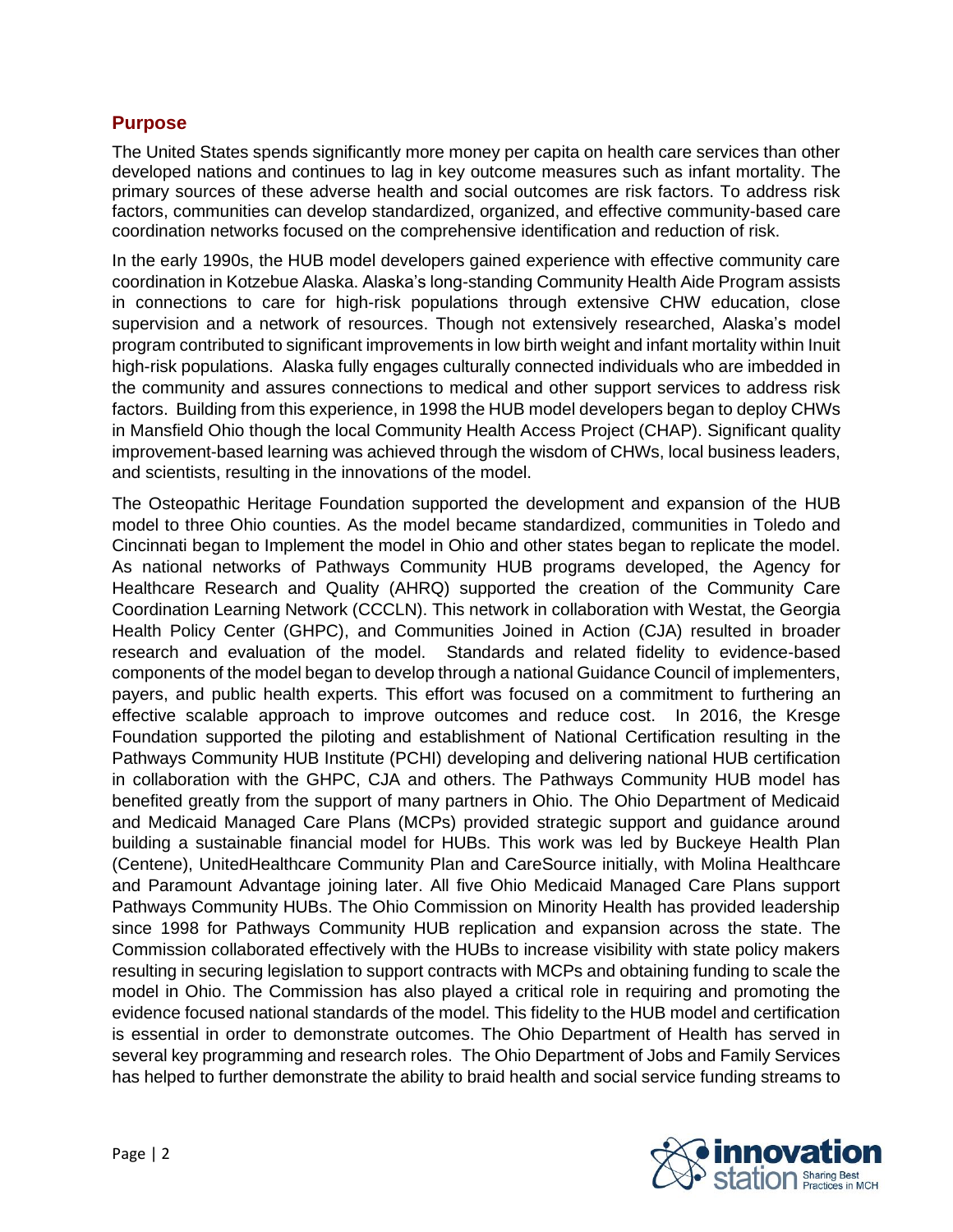accomplish a whole person approach to care. Using Ohio as a model, other states are deploying similar approaches to certification and braided funding in implementing the HUB model.

Each HUB represents a network of at least 2 and up to 30 community care coordination agencies (CCAs). The CCAs hire and support the CHWs who reach out to those most at risk, assess medical, social and behavioral health risk factors, and confirm that risks are addressed using [standardized Pathways.](https://static1.squarespace.com/static/596d61e446c3c47ac186fbe4/t/5bdc49dd03ce6403fa02ccdf/1541163488979/pathways+20+standards.pdf) The CCAs contract with their local HUB for outcome payments achieved by their CHW workforce. The HUB establishes financial agreements with available funding including managed care organizations (MCOs), public health, and others. The HUB provides payment to the network of agencies based on confirmed and comprehensive risk mitigation outcomes [as documented in Pathways.](https://static1.squarespace.com/static/596d61e446c3c47ac186fbe4/t/5bdc49dd03ce6403fa02ccdf/1541163488979/pathways+20+standards.pdf) The HUB also provides training, technology support, data management, quality improvement, supervision, training and related services.

The Pathways Community HUB model creates an organized multiagency network of communitybased care coordination that:

- a) Improves outcomes by identifying and engaging at-risk individuals and confirming that their health, behavioral health and social service risk factors are addressed;
- b) Achieves fidelity and accountability for performance through national certification provided by PCHI. The published national standards [\(see prerequisites and](https://static1.squarespace.com/static/596d61e446c3c47ac186fbe4/t/5bdc49dd03ce6403fa02ccdf/1541163488979/pathways+20+standards.pdf)  [standards\)](https://static1.squarespace.com/static/596d61e446c3c47ac186fbe4/t/5bdc49dd03ce6403fa02ccdf/1541163488979/pathways+20+standards.pdf) are used to confirm model fidelity and appropriate use of the data collection tools and standard Pathways. The Pathways track each identified risk factor through to a confirmed outcome;
- c) Provides an accountable framework for communities who want to build infrastructure for an effective care coordination network of community agencies;
- d) Individuals from and part of the community, serve in the most central CHW role of the model. Over 10% of all CHWs in Ohio HUBs started as clients;
- e) Provides standardized mechanisms for data reporting, research, and continual quality improvement;
- f) Provides an evidence-based approach to community networks so they can collaborate effectively and market care coordination services to diverse funders for broader implementation and sustainability;
- g) Through certification, provide funders and policy makers assurance that community networks have met specific operational, health outcome, and cost of care improvement benchmarks;
- h) Supports the Care Coordination Learning Network of collaboration and quality improvement across HUBs nationally.

Finding the specific individuals within communities who are most likely to have a poor health outcome, addressing their specific needs, and accountably measuring their results will influence the overall health of individuals and the community. The CHAP program that piloted the first HUB model demonstrated a significant improvement in low birth weight for expectant mothers enrolled through peer reviewed publication (Redding S. 2015). This pilot initiative was also able to show a county-wide reduction in low birth weight.

The HUB model has demonstrated outcome and cost improvements when replicated in Toledo (Lucas B., 2018) and other programs nationally (AHRQ Innovations Exchange). The HUB model has also been applied to other high-risk populations including adults with chronic conditions, substance use disorders, behavioral health issues, and individuals who inappropriately use the emergency department. Recent implementation includes working within schools to support children with high risk academic performance to assure both medical and social factors are

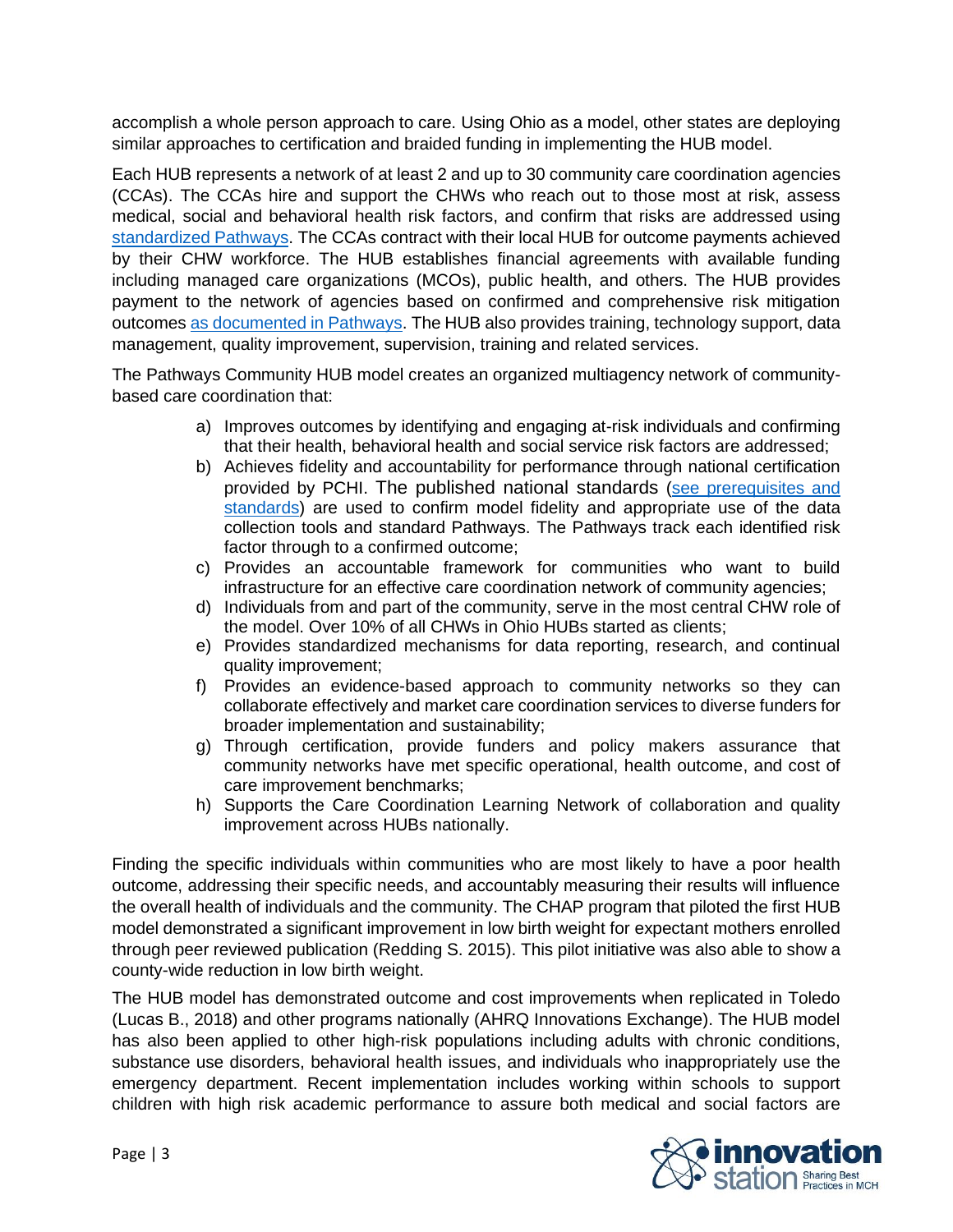addressed to improve education and future employment success. The HUB model has been replicated in six communities in Ohio, and in multiple other states including Michigan, New Mexico, Wisconsin, and Washington.

# **Practice Foundation**

The HUB model was built on the Social Determinants of Health/Systems Theory and the Social Support Theory. The HUB model foundation relies on the understanding that addressing the issues that prevent individuals from accessing health care, housing, food, employment, education, and other critical supports directly impacts health outcomes. The HUB model recognizes that modifiable risk factors within medical care, social services, and behavioral health are interlinking and interdependent in their impact and a more holistic approach to addressing risk is needed to improve outcomes (U.S. Department of Health and Human Services, Office of Disease Prevention and Health Promotion, 2019). An expectant mother who is homeless, depressed, and lacks prenatal care may have significantly better outcomes including reduced stress, if all three of these critical risks are identified and addressed compared to approaches that may only address one or two of these factors.

The 20 standardized Pathways provide documentation and accountability for the individually modifiable medical, social, and behavioral health risk factors that need to be addressed in order to achieve health equity. CHWs establish the community engagement necessary to build trusting relationships with community members served. High risk individuals benefit from the evidencebased approach to identifying and addressing their risks in a holistic community and personcentered approach.

# **Core Components**

The Pathways Community HUB Certification Program (PCHCP) under PCHI was created to provide standards for communities to follow to achieve model fidelity and program effectiveness. There are 11 prerequisites that must be met before a new HUB can move forward with the certification process. The HUB must then meet at least 90% of the 17 standards to achieve Level 1 PCHCP certification. A HUB that meets 100% of the standards achieves Level 2 PCHCP certification. PCHCP works with a national guidance council to review and provide feedback on the certification standards. (See [PCHCP Standards\)](https://pchi-hub.com/new-page-1)

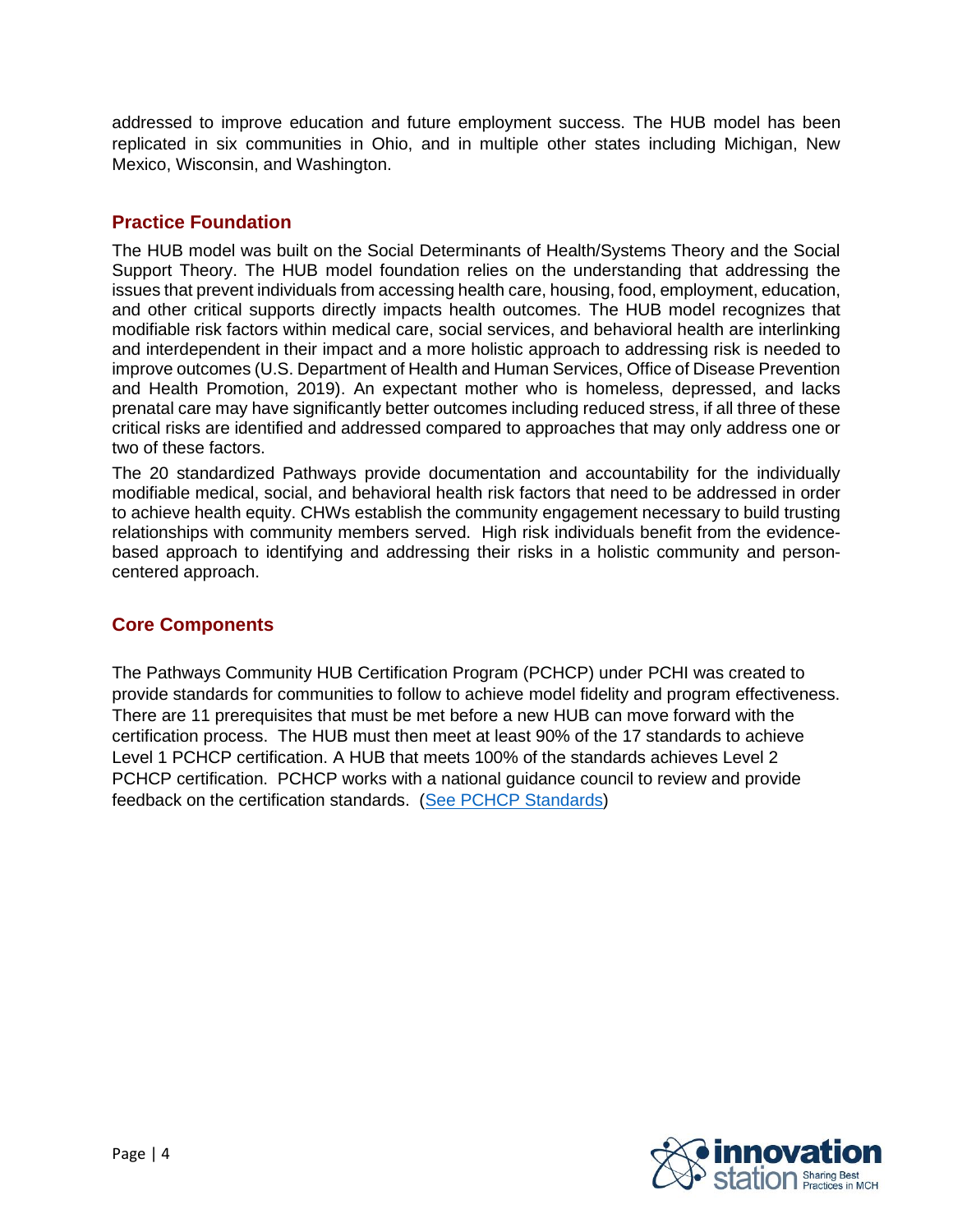# **Practice Activities**

*Please See Attachment D for the specific national standards of the HUB model. The following provides an overview of the practice activities.*

| <b>Core Component</b>                                               | <b>Activities</b>                                                                                                     | <b>Operational Details</b>                                                                                                                                                                                                                                                                     |  |  |
|---------------------------------------------------------------------|-----------------------------------------------------------------------------------------------------------------------|------------------------------------------------------------------------------------------------------------------------------------------------------------------------------------------------------------------------------------------------------------------------------------------------|--|--|
| <b>Pre-Implementation</b><br>Establishing the<br><b>HUB Network</b> | Contact PCHI to receive<br>resources and assistance<br>with the precertification<br>process.                          | National certification is critical to achieving evidence-based fidelity and related<br>recognition. Establishing this goal early in the implementation process is important.                                                                                                                   |  |  |
|                                                                     | Develop community<br>collaboration with a<br>contracted network of<br>community care coordination<br>agencies (CCAs). | The establishment and ongoing management of a broad community network of care<br>coordination agencies that contract with the central HUB.                                                                                                                                                     |  |  |
|                                                                     | Funding, training, data<br>collection, reporting, and<br>invoicing.                                                   | The HUB begins to serve the prioritized population by engaging funders; training<br>CHWs, supervisors, and HUB staff; preparing for data collection, reporting, invoicing,<br>quality improvement activities; and related support of the network.                                              |  |  |
| Implementation<br><b>HUB Responsibilities</b>                       | <b>HUB network quality</b><br>assurance and contract<br>compliance                                                    | HUB provides assurance of appropriate training, supervision, policies and<br>procedures, HIPAA compliance, and operational requirements across the HUB<br>network of CCAs. HUB implements quality improvement strategies.                                                                      |  |  |
|                                                                     | Engagement of at-risk<br>clients and related referrals<br>to the HUB                                                  | Many strategies and referral relationships are used to engage the most at-risk<br>individuals within the service area of the HUB. Priority populations may include<br>maternal and child health, chronic disease, employment, school readiness and<br>success, and others.                     |  |  |
|                                                                     |                                                                                                                       | Clients referred to the HUB are fairly assigned to each CCA in the network and this<br>connects the client to the CHW. CHWs complete the enrollment and provide ongoing<br>home visiting based care coordination. CCA supervisors are required to review and<br>sign off on all documentation. |  |  |

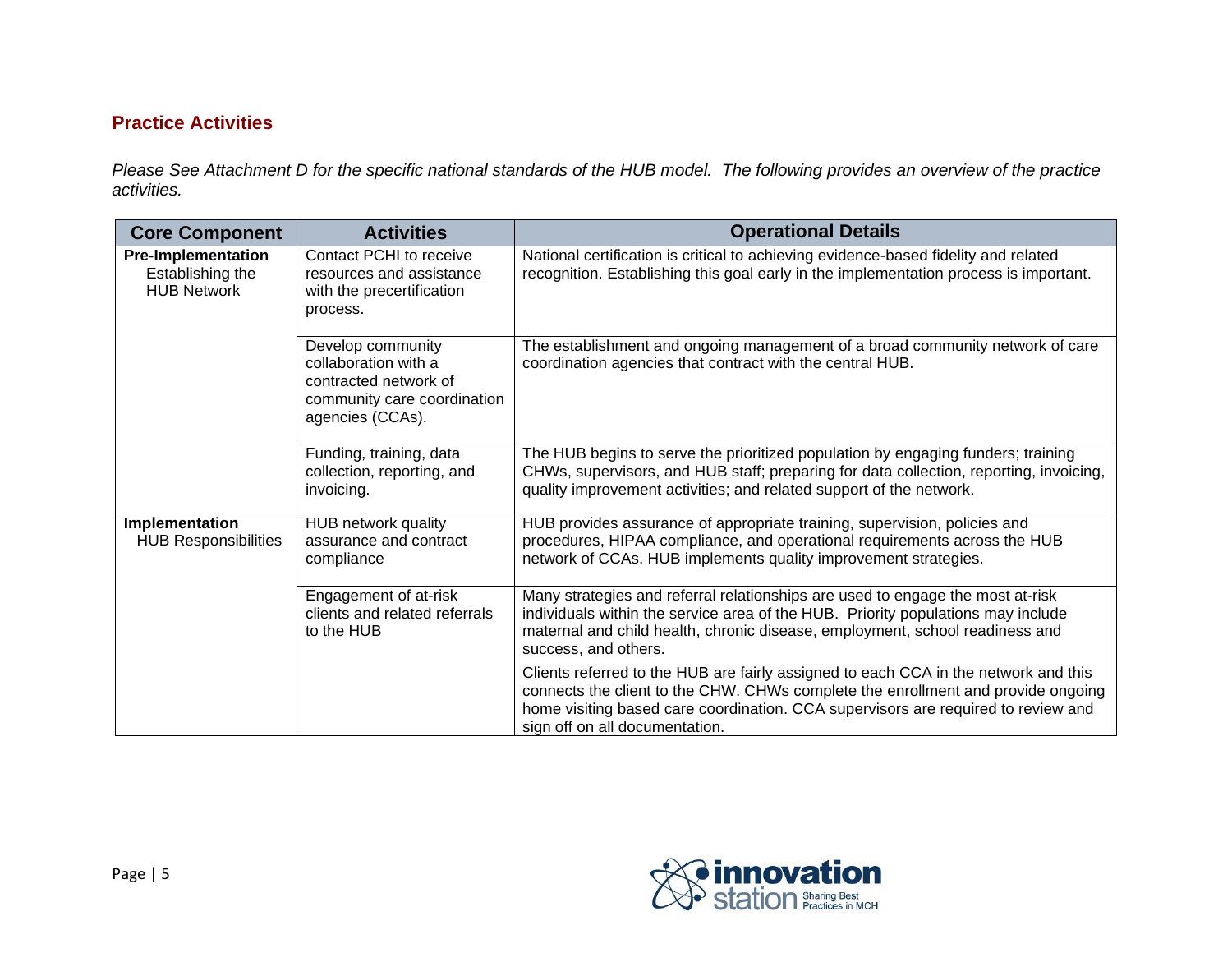| <b>Core</b><br><b>Component</b>                  | <b>Activities</b>                                                          | <b>Operational Details</b>                                                                                                                                                                                                                                                                                                                                                                                                                                                                                                                                                                                                                                                                                                                                                                                                                                                                                                               |
|--------------------------------------------------|----------------------------------------------------------------------------|------------------------------------------------------------------------------------------------------------------------------------------------------------------------------------------------------------------------------------------------------------------------------------------------------------------------------------------------------------------------------------------------------------------------------------------------------------------------------------------------------------------------------------------------------------------------------------------------------------------------------------------------------------------------------------------------------------------------------------------------------------------------------------------------------------------------------------------------------------------------------------------------------------------------------------------|
| Implementation<br><b>CCA</b><br>Responsibilities | Operational support<br>and human resources                                 | The CCA employs the CHW providing the care coordination service. The CCA provides human<br>resources related support and guidance. The clinical supervision of the CHW is ideally provided by a<br>supervisor hired and employed by the CCA. Clinical supervision may be provided by the local HUB if a<br>CCA does not have staffing to provide supervision.                                                                                                                                                                                                                                                                                                                                                                                                                                                                                                                                                                            |
|                                                  | Care coordination<br>enrollment                                            | CHWs may find the client to enroll through canvasing within the community or they may receive the<br>client though referral from the HUB. The HUB can receive referrals from anywhere in the community<br>as well as MCOs and public health. As a first step, the CHW checks in with the HUB to make sure that<br>a CHW from another CCA in the HUB network isn't already caring for the client. This important step<br>prevents service duplication. The CHW then completes the enrollment including gathering<br>demographic information and the completion of an individual and household-based risk assessment.                                                                                                                                                                                                                                                                                                                      |
|                                                  | Pathway assignment                                                         | The CHW works to understand the primary strengths and concerns of the client along with the data<br>obtained through the assessments to begin to build a care plan. The care plan is founded on<br>assignment of Pathways for each specific risk identified. The assessment and the care plan are<br>reviewed, modified, and signed off by the clinical supervisor.                                                                                                                                                                                                                                                                                                                                                                                                                                                                                                                                                                      |
|                                                  | Assuring identified<br>risks are addressed<br>though completed<br>Pathways | The CHW works with the client to connect to a variety of interventions and services based on the<br>Pathways assigned. Pathways can include appointments with medical providers, intervention<br>therapies, food, clothing housing, adult education, employment and many others. When the risk is<br>confirmed to be mitigated, the specific Pathway is documented as "completed". When not successfully<br>mitigated, the Pathway is documented as "finished incomplete". Each Pathway has a standardized<br>outcome that must be reached to document "Completed". When possible, all at-risk household<br>members are enrolled into the HUB. Providing care to the family improves the health of infants and<br>children living in the home. Risks are addressed including adult household tobacco use, depression,<br>medical care access, and parenting skills with those most closely interacting with the infants and<br>children. |
|                                                  | Ongoing follow-up and<br>eventual discharge of<br>client                   | The CHW visits at least monthly to reassess risks and assign new Pathways as needed as they<br>continue to work towards medical and social wellness. When the risks are addressed and the client<br>achieves care plan goals (i.e. has a medical home, is up to date with care, achieved necessary<br>education and employment), they can be discharged from active care coordination service. There are<br>many examples of clients reaching better health outcomes and financial stability through education<br>and employment.                                                                                                                                                                                                                                                                                                                                                                                                        |

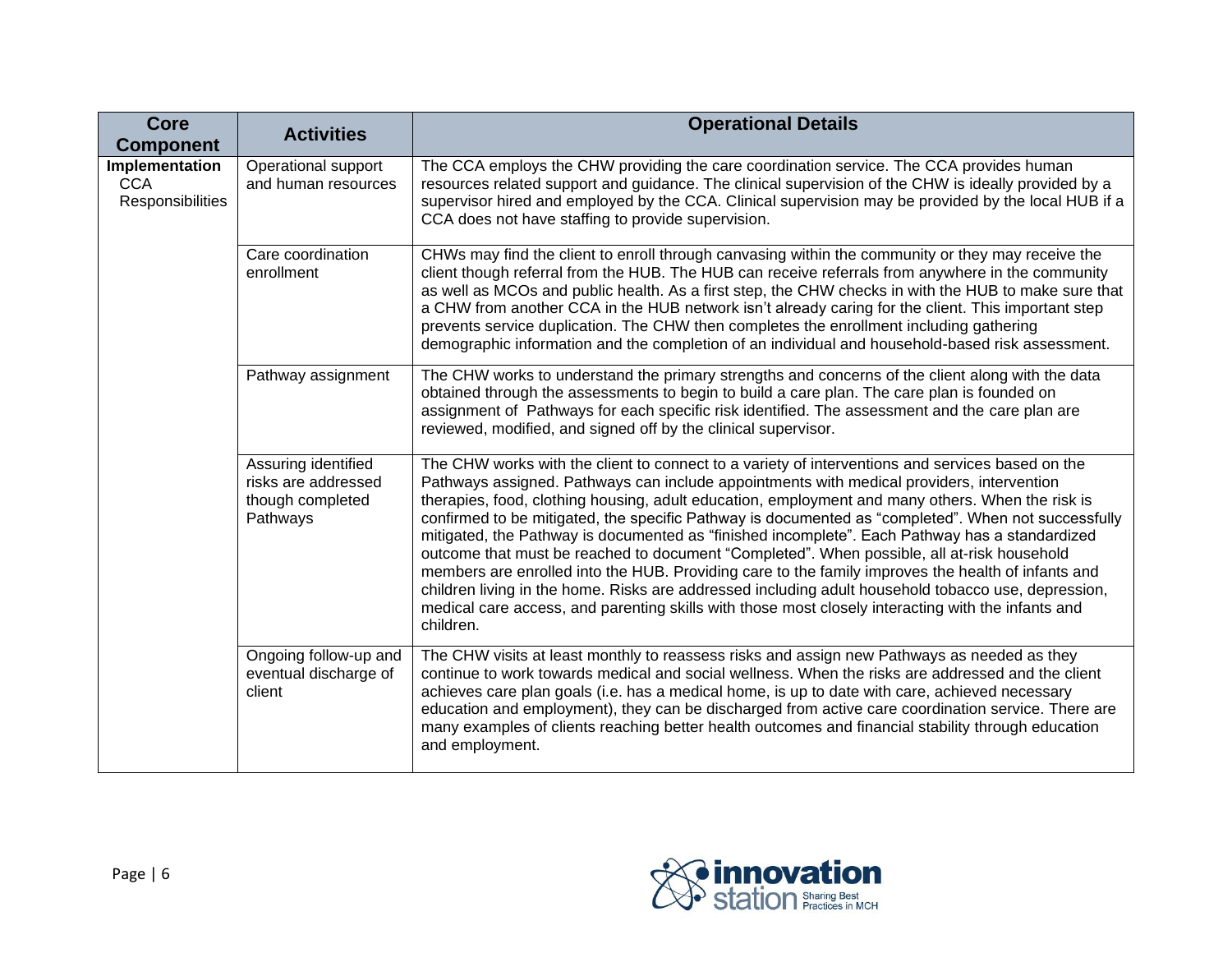| <b>Core</b><br><b>Component</b>                           | <b>Activities</b>                                                                       | <b>Operational Details</b>                                                                                                                                                                                                                                                                                                                                                                                                                                                                                                                                                                                                                                                                                                                                                                                                                                                                                                                                                                                                                                                                                                                                                                                                                                                                                                                         |
|-----------------------------------------------------------|-----------------------------------------------------------------------------------------|----------------------------------------------------------------------------------------------------------------------------------------------------------------------------------------------------------------------------------------------------------------------------------------------------------------------------------------------------------------------------------------------------------------------------------------------------------------------------------------------------------------------------------------------------------------------------------------------------------------------------------------------------------------------------------------------------------------------------------------------------------------------------------------------------------------------------------------------------------------------------------------------------------------------------------------------------------------------------------------------------------------------------------------------------------------------------------------------------------------------------------------------------------------------------------------------------------------------------------------------------------------------------------------------------------------------------------------------------|
| Ongoing<br><b>Monitoring and</b><br><b>Sustainability</b> | Quality<br>Improvement                                                                  | At the HUB, Pathway completion is tracked and monitored across all CCAs and all CHWs that work within the<br>CCAs. The HUB reviews issues of quality, timeliness of service, and documentation issues. The tracking of<br>Pathway completion lends itself to specific areas of evaluation significance. Reporting of Pathways supports<br>evaluation at the level of the CHW, the CCA and for the entire HUB. Pathways are evaluated by category to<br>see how many individuals are impacted by specific risks (i.e. housing, food, daycare, medical home, access to<br>behavioral health). In addition, reports can examine how many of these risks are being addressed<br>successfully ("completed Pathways") vs. those not able to be addressed (finished incomplete Pathways). The<br>HUB model also supports looking at the time that it takes to complete each Pathway based risk mitigation.<br>This critical analysis provides specific data at an individual level and population level to decision makers that<br>can inform the need for specific community infrastructure enhancements. The HUB prepares performance<br>reports to support quality improvement and improved performance. Incentive programs for CHWs are also<br>informed by this reporting and several approaches to providing incentives are available through PCHI. |
|                                                           | Networking and<br>CHW support                                                           | Providing resources and support for the collaboration that occurs across the care coordination agencies in the<br>HUB network is a critical HUB activity. The CHWs and supervisors from CCAs get together at least on a<br>monthly basis. The CHWs represent a variety of CCA agencies with different focus areas spanning housing,<br>food security, behavioral health, primary care, and others. This networking assists CHWs in identifying<br>resources for clients. These otherwise siloed organizations can become a team of agencies led by culturally<br>connected CHWs focused on a holistic approach to identification and mitigation of risk factors.                                                                                                                                                                                                                                                                                                                                                                                                                                                                                                                                                                                                                                                                                   |
|                                                           | Ongoing<br>development of<br>programming<br>and additional<br>sustainability<br>support | HUBs often start with a limited portfolio of funding opportunities. Their initial focus may be one priority<br>population and outcome area, such as infant mortality reduction, adults with chronic disease, or justice<br>involved populations. HUBs can work towards capacity to serve the entire family and provide care coordination<br>for many different medical, social, and behavioral health conditions in partnership with local specialty service<br>providers. This most often requires maximizing the braided funding needed to allow focus on a diverse range<br>of risks. The HUB is charged with a continued focus on quality, outcome results, research, growth and long-<br>term sustainability                                                                                                                                                                                                                                                                                                                                                                                                                                                                                                                                                                                                                                  |

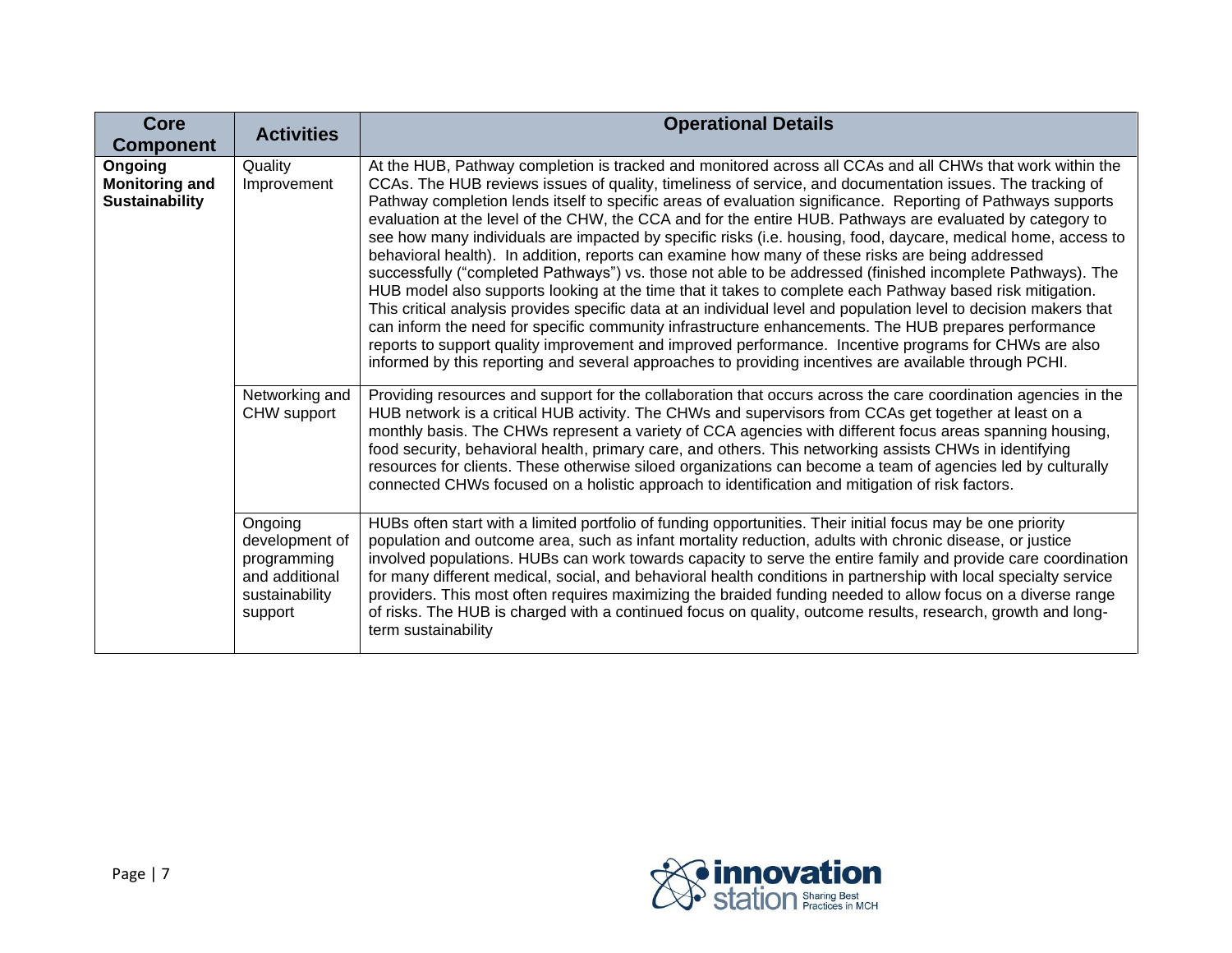#### **Braided Funding**

Care coordination in communities without a Pathways Community HUB can be highly duplicative with multiple care coordinators from many separate funding and programmatic initiatives serving the same family. This duplication is financially wasteful and can be a burden to the family who must manage multiple people visiting their home. In the HUB model, multiple care coordination related funding streams are coordinated through the HUB. This feature allows care coordinators and CHWs to serve a holistic array of risks for each of those identified in a high-risk household. The CHW focuses on enrolling the client, delivering the risk assessment and working through the Pathways. The Pathways Community HUB assures non duplication of service and that each of these enrolled individuals is assigned to the most appropriate funder. The infant served may be assigned to the health department program. The adult served may be supported through a chronic disease focused MCO. This allows the family to be served by one primary care coordinator or CHW and their clinical supervisor instead of multiple care coordinators each from different siloed programs. Mature HUBs may have as many as 10-15 different funding resources. Funding such as United Way has specifically been designated for individuals (i.e. undocumented) that have no eligibility for other resources. Duplication of care coordination is permitted for any individual when it is needed; for example, an out of control diabetic may additionally benefit from a diabetes education nurse coordinator.

#### **Summary Principles of the HUB Model**

The HUB works to in the community served to become one cohesive care coordination-focused enterprise spanning medical, social and behavioral health. An organized and well supervised team of CHWs from a variety of different CCAs reach out to the most at-risk populations, assessing and addressing modifiable risks in a pay for performance approach. The focus is to improve medical outcomes and the interrelated social outcomes including establishing safe housing, food security, education, and sustainable employment. The model stands on two principal pillars:

- 1. Effective learning interventions. In our research, we have identified that many of the critical modifiable risks with the potential to be addressed in high risk individuals require learning focused intervention (Falletta 2019). Providing both education and relationshipbased support to a young mother to assure safe sleep practices, no smoking in the home, proper car seat use, and positive parenting are each based on achieving learningbased changes. The accomplishment of behavior change is substantially influenced by the relationship CHWs develop with the individuals and families they serve. CHWs are from and part of the community. They visit their clients frequently, spending an hour or more with each visit. They are there for the client to address crisis issues such as food and housing. The time the client may receive getting this type of education and support from primary medical providers continues to decrease (Dugdale D. 1999). The CHWs' community, cultural, and co-experience in supporting their clients through crisis empowers them to be highly influential when they ask a mom not to smoke in the home, place baby on their back to sleep, encourage her to achieve adult education success, and many other behavior changes impacting the health and future of the developing child and family. In collaboration with assuring appropriate medical care, the CHW within a HUB assists in more fully addressing a broad array of critical modifiable risks.
- 2. Pay for outcomes. The national standards require that 50% of HUB funding is tied to achieved outcomes. Consistent with outcome-based payment success demonstrated in medical models (Porter M. 2016), the completed Pathways tie payment to confirmation that the identified risks have been addressed. Examples of these Pathway completions include establishing safe housing, obtaining a medical home, behavioral health treatment intervention, etc. The assessment of risk and the completion of the quality outcomes via payment driven Pathways is central to the model. Tying payment to

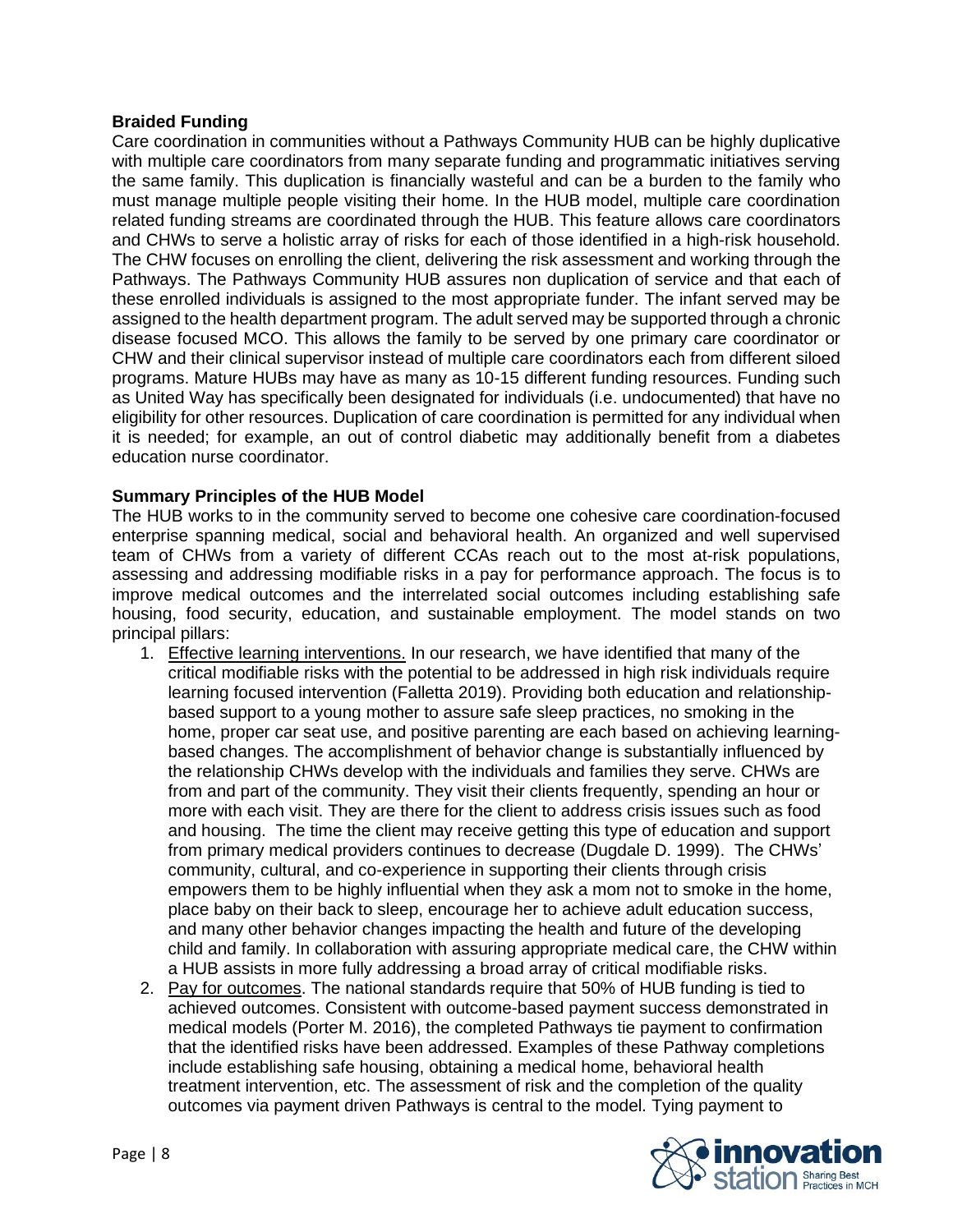confirmed outcomes has been part of documenting better results as well as improved accuracy of documentation within the Pathways (Zeigler B 2015). The achievements of confirmed risk mitigation within the completed Pathways are not process based. This payment model is substantially different from the current fee-for-service structure that captures a wide range of events that include both completely process (visit note completion) as well as intervention-based service products. In the HUB model, the outcomes achieved based on risks identified are at a minimum intermediate outcomes, and in some Pathways, they represent significant final outcomes. Pathways confirming that an evidence-based or best practice intervention has been received (e.g. assuring the client has attended their first medical home visit, started speech therapy, etc.) do not represent a final outcome. They do represent that the client has been assisted in overcoming barriers of understanding, education, insurance, and others to receive interventions with evidence to positively influence the outcome. In some of the Pathways a larger and more final outcome is measured such as assurance that the baby was born normal birth weight in the Pregnancy Pathway and assurance that stable housing has been achieved for a homeless family in the Housing Pathway. In all Pathways there is confirmation that a critical risk has been addressed resulting in an intermediate or final outcome. The outcome focused payment approach within the HUB model is contrasted with the most prominent strategies of accountability and payment in care coordination that focus on caseloads, chart notes and related process measures of accountability.

The HUB model responds to health and social disparity with a culturally connected, comprehensive approach to the identification and mitigation of risk. The whole person and family methodology amplifies the response through addressing risks that are interconnected with synergistic impact on overall wellness. Paying for process has been confirmed not to be effective (Porter M., 2016). Success in contracts that pay for intermediate and final outcomes is further supported in the HUB model.

# **Evidence of Effectiveness (e.g. Evaluation Data***)*

## **Two of the studies demonstrating the greatest impact include S. Redding et al., J. Maternal and Child Health 2015 and the recent B. Lucas, 2018 study.**

The Journal of Maternal and Child Health study demonstrated the following, "Women enrolled in CHAP care coordination from 2001 through 2004 had significantly lower adjusted odds of experiencing a low-birth weight delivery than non-CHAP women [adjusted odds ratio = 0.36, 95 % CI (0.12, 0.96)] representing an overall decrease in low birth rate for enrolled populations of 60%. The study also demonstrated a \$3.36 short term and \$5.59 long term return on investment for every dollar placed in the program". [\(Redding et al. 2015\)](https://link.springer.com/article/10.1007%2Fs10995-014-1554-4)

In 2018, Buckeye Health Plan in Ohio conducted a study of over 3,700 deliveries in the Toledo HUB service area. They demonstrated a 236% return on investment and 1.55 times less likelihood of an infant needing special care nursery services [\(Lucas B & Detty A 2018 #1;](https://static1.squarespace.com/static/596d61e446c3c47ac186fbe4/t/5c4093f5bba223277c03d0ef/1547736057308/Lower+1st+Year+of+Life+Costs+for+Babies+through+Health+Plan+and+Community+HUB+Partnership.pdf) [Lucas B & Detty](https://static1.squarespace.com/static/596d61e446c3c47ac186fbe4/t/5c40938e42bfc1143615d86c/1547735968433/Improved+Birth+Outcomes+through+Health+Plan+and+Community+HUB+Partnership.pdf)  [A 2018 #2\)](https://static1.squarespace.com/static/596d61e446c3c47ac186fbe4/t/5c40938e42bfc1143615d86c/1547735968433/Improved+Birth+Outcomes+through+Health+Plan+and+Community+HUB+Partnership.pdf). This study has been accepted for presentation at the American College of Obstetrics and Gynecology in May 2019.

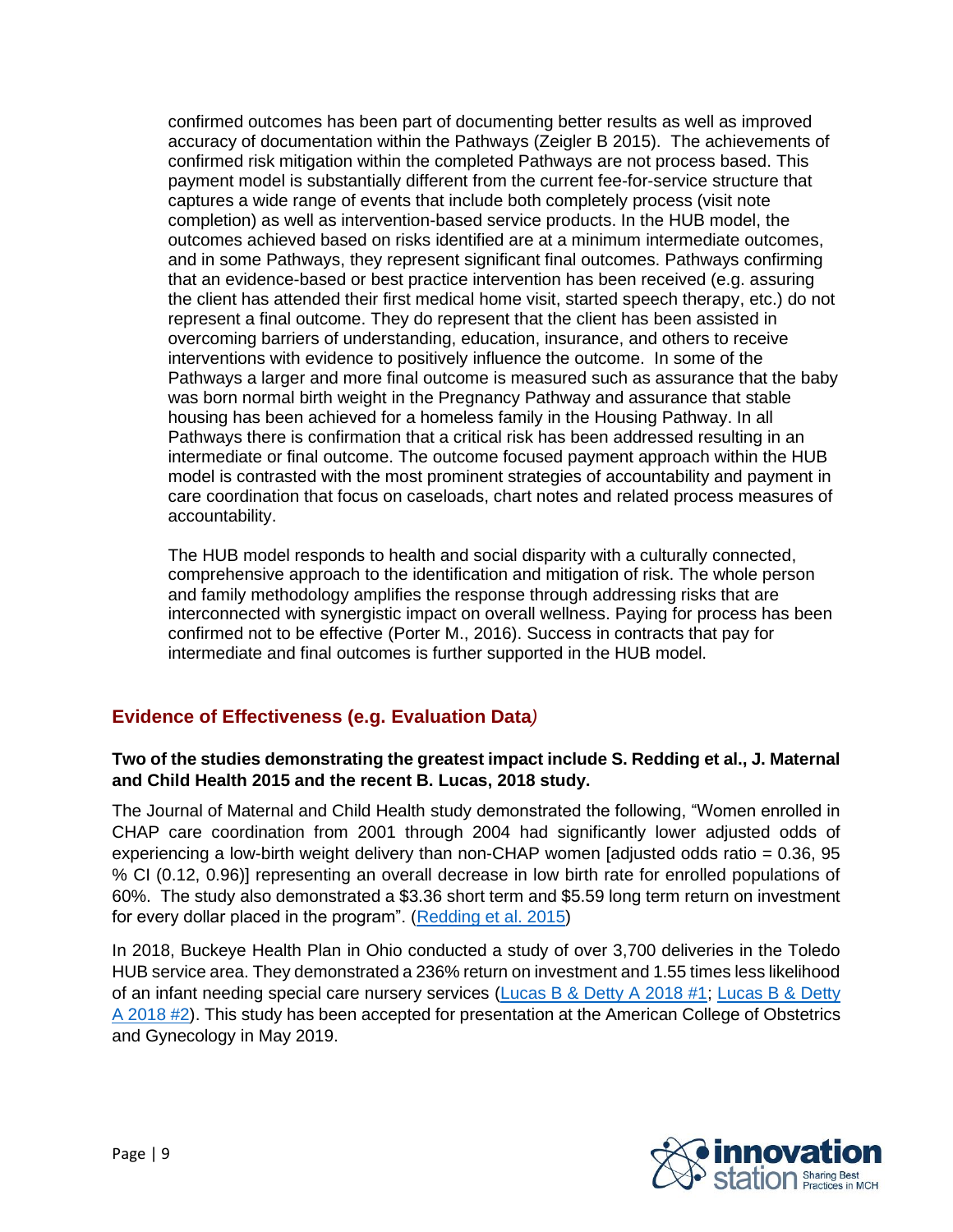#### **The following list provides a broader overview of the literature and institutional recognition supporting the HUB Model.**

**Peer Reviewed Literature and Conference Presentations Documenting Model and Evidence Basis**

The following peer reviewed literature describes the results of the HUB model

- Lucas, B. (2018). Improved Birth Outcomes through Health Plan and Community Hub Partnership. PresentationAmerican College of Obstetricians and Gynocologists May 2019
- Redding, M., Hoornbeek, J., Zeigler, B. P., Kelly, M., Redding, S., Falletta, L., … Bruckman, D. (2018). Risk Reduction Research Initiative: A National Community– Academic Framework to Improve Health and Social Outcomes. *Population Health Management*, *00*(00), pop.2018.0099. https://doi.org/10.1089/pop.2018.0099
- Redding, S., Conrey, E., Porter, K., Paulson, J., Hughes, K., & Redding, M. (2015). Pathways Community Care Coordination in Low Birth Weight Prevention. *Maternal and Child Health Journal*, *19*(3), 643–650. https://doi.org/10.1007/s10995-014-1554-4

Zeigler, B. P., Carter, E. L., Redding, S. A., Leath, B. A., & Russell, C. (2015). *Care Coordination: Formalization of Pathways for Standardization and Certification Report for Project: Health System Modeling and Simulation: Coordinated Care Example*. Retrieved from https://static1.squarespace.com/static/596d61e446c3c47ac186fbe4/t/5973ff5b46c3c4 31eb572de0/1500774236348/Journal+-

+Zeigler+Article+Care+Coordination+Formalization+of+Pathways.pdf

- Zeigler, B. P., Redding, S., Leath, B. A., Carter, E. L., & Russell, C. (2016). Guiding Principles for Data Architecture to Support the Pathways Community HUB Model. *EGEMs (Generating Evidence & Methods to Improve Patient Outcomes)*, *4*(1), 1. https://doi.org/10.13063/2327-9214.1182
- Zeigler, B. P., Traoré, M. K. (Mamadou K., Zacharewicz, G., & Duboz, R. (2018). *Valuebased learning healthcare systems : integrative modeling and simulation*. The Institution of Engineering and Technology.

#### **Centers for Medicaid Services**

The HUB model is published within their evidence-based, value-based care grouping (Centers for Medicare & Medicaid Services, 2018)

#### **Agency for Healthcare Quality and Research (AHRQ)**

More than 10 publications all with reference to and based on evidence-based programming. The AHRQ Pathways Community HUB Manual specifically discusses the HUB Model as an evidence-based approach (*Pathways Community HUB Manual*, 2016)**.** Page 9 **- "**These national standards help ensure quality and fidelity to the evidence-based HUB model of care coordination, as well as improved outcomes, reduced costs, and increased equity."

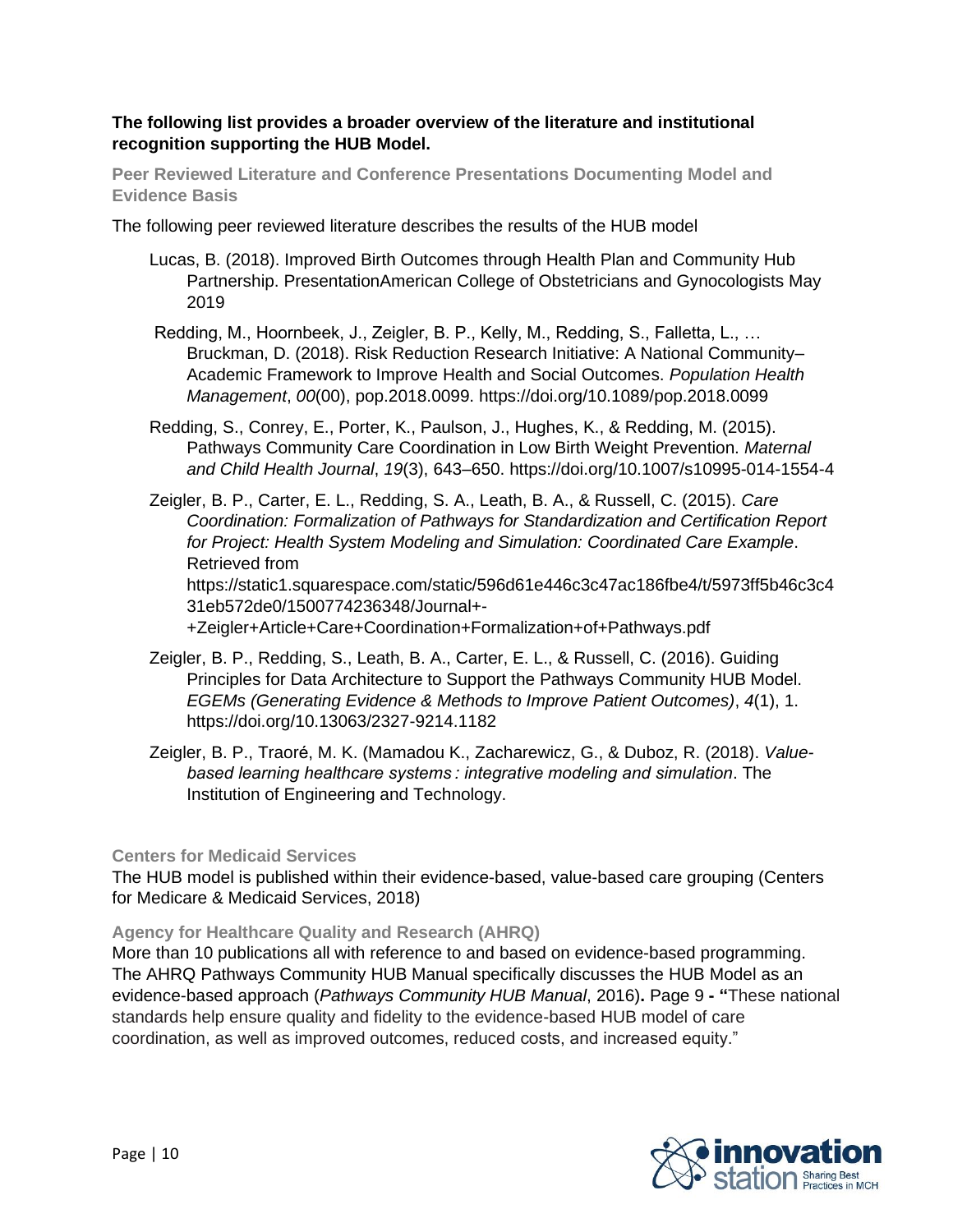**Recognition by State and National Health and Health Policy initiatives**

- Centers for Medicare & Medicaid Innovation The evidence and research findings of the Pathways Community HUB Model in Michigan substantially informed the next stage of CMMI funding (NEJM, Alley, Asomugha, Conway, & Sanghavi, 2016)
- Kaiser Permanente Recognizes the Pathways Community HUB model as evidence-based and has implemented a pilot initiative based on Ohio's model (Kaiser Permanente)
- Centers for Disease Control & Prevention Participated in specific research in a LBW project in Richland County, Ohio and in a separate project in Toledo, Ohio (CDC, 2017; S. Redding et al., 2015). CDC has funded a recent HUB initiative in Wisconsin.
- Academy Health with support from the Robert Wood Johnson Foundation (Academy Health, 2018)
- The Georgia Health Policy Center Co-Leader in the national Pathways Community HUB Certification Program.
- Communities Joined in Action participated in the development of the National Pathways Community HUB Certification. Many webinars, conference proceedings and related research events.
- The Ohio Department of Health (ODH) and related health policy partners (HPIO, 2017; PlanningCouncil, 2012). ODH - though the Help Me Grow and Moms and Babies First program in Richland County - has been a critical collaborator and supporter of the HUB model. The HUB model serves as the integrating infrastructure for MCH programming as well as care coordination for adults in Richland County, Ohio.
- Voices for Ohio's Children Multiple publications and related events ("Medicaid Braided Funding," 2013)
- The Ohio Academy of Pediatrics Substantial collaboration and support via CATCH and risk factor screening and CHW education.

# **Ongoing Evidence and Quality Evaluation of Evidence**

Ohio Commission on Minority Health – Reviews ongoing data and performance metrics for certified Ohio HUBs which includes a comprehensive evaluation of the success and lack of success in mitigating specific risk factors.

The National Risk Reduction Research Network has formed as a collaboration of HUBs as well as the Georgia Health Policy Center, Akron Children's Hospital and Kent State University. Multiple research papers are in production with the effort and research aims documented (M. Redding et al., 2018)

Managed Care Organizations – As the HUB model requires fifty percent of all dollars tied to confirmed outcomes, every invoice is an outcome statement that is reviewed in detail by MCO plan representatives. HUBs report monthly quality related reports to both the plans and their own networks of CHW programs.

The Ohio Department of Health – HUBs that participate in Help Me Grow and Moms and Babies First programming must also meet the quality and performance requirements of those programs. HUBs have demonstrated the ability to positively collaborate with ODH programming which could be expanded in multiple counties.

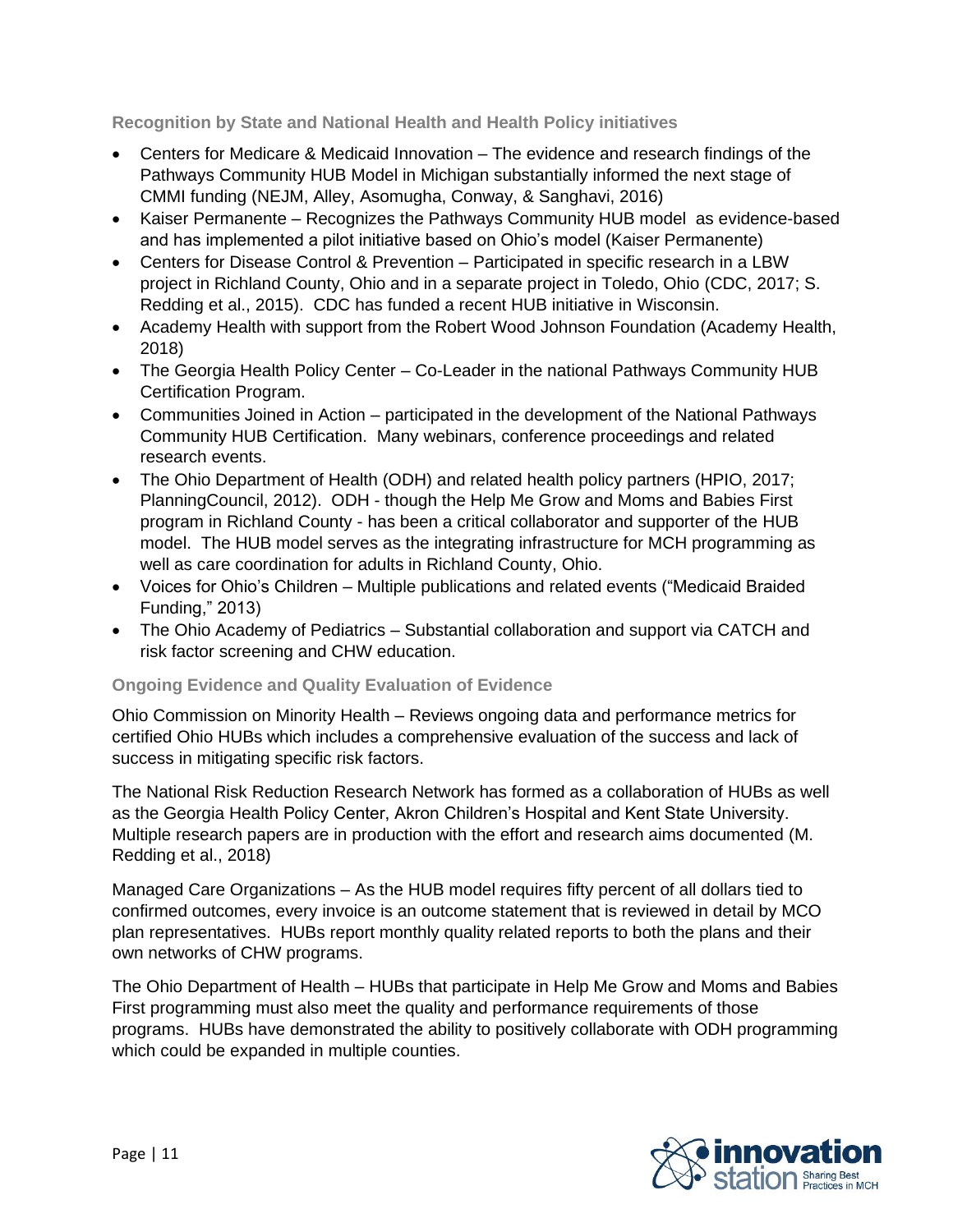# **Replication**

The national certification of HUBs funded by the Kresge Foundation has allowed this open source model to grow and develop nationally while maintaining a high level of fidelity. There are more than 35 HUBs nationally in various stages of development. Each HUB represents a regionally organized network of agencies with the central organizing HUB serving to direct quality, assure non-duplication, secure contracting, and conduct evaluation and participatory research. The wellestablished Toledo HUB has more than 23 local community-based organizations and 45 related CHWs. Smaller HUBs may have three to six local community-based organizations and ten to fifteen CHWs. Following the pilot of the first HUBs completed through funding by the Kresge Foundation, Ohio Medicaid has begun to require HUBs working with MCOs to attain the fidelity required by the certification standards. Multi state MCOs have also developed this requirement.

Certification has allowed PCHI to continue to improve the model based on evaluation and research results for distribution of identified improvements across a national network. To achieve certification, a HUB is required to use the most up-to-date Pathways and related items.

Certification is conducted initially with an onsite detailed review by PCHI assessors, and then repeated at two years with a desk audit followed by a repeated on-site review at four years. The original HUBs are now in their four-year onsite review period. Certification has been a critical component in achieving fidelity, expanding the CQI program and developing a strategy to expand research and evaluation.

As reported above, and within AHRQ publications, the HUB model has focused on maternal child health. It is now utilized in all age groups and within the areas of chronic disease, opioid addition, children with school performance issues, HIV, victims of human trafficking, unemployment, and others.

# **Section II: Practice Implementation**

# **Internal Capacity**

The HUB represents a network of contracted separate agencies within the community. The Pathways Community HUB (HUB) serves as the "care traffic control" or central resource for the network providing training, information technology support, quality improvement, network meetings, invoicing, and many other services. The care coordination agencies (CCAs) hire and support the CHWs. There may be 2 to more than 30 care coordination agencies across a HUB network.

#### **Internal Capacity by Category**

- HUB Typically 2 or more full time personnel
	- o The HUB Executive Director is responsible for the operation of the entire network.
	- $\circ$  Quality Improvement personnel One or more individuals responsible for tracking the specific clients, their Pathway based outcomes, the quality reports and related quality improvement tools, meetings, and policy development. They

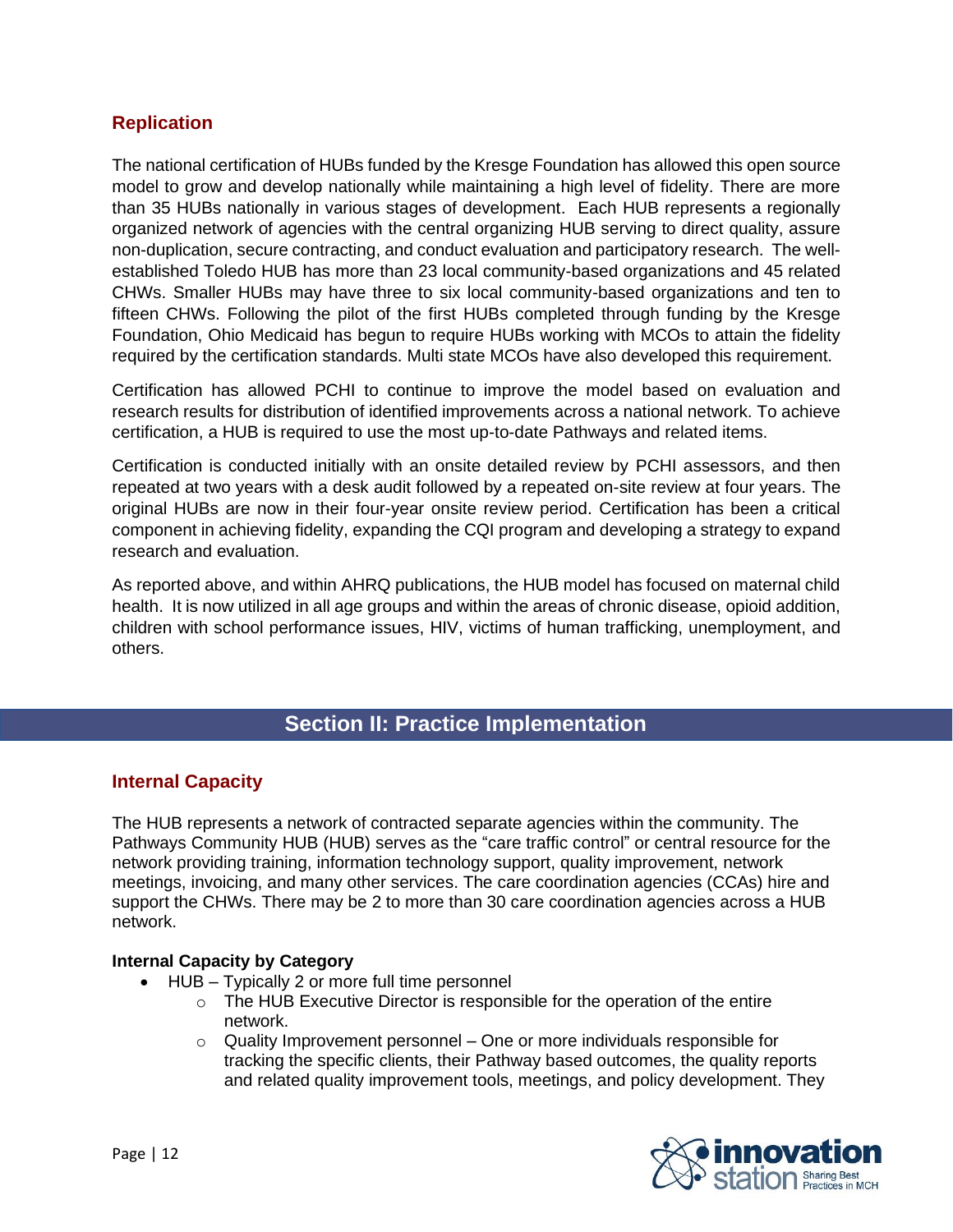may also provide clinical supervision to the CCA agencies that do not have a supervisor.

- o Referral tracking, data collection monitoring, invoice preparation, and related functions.
- o HUBs may hire or contract out for additional resources including invoice preparation, information technology, legal services, evaluation, and research.
- CCAs HUBs can have from 2 to 30 or more CCAs. These can represent a variety of agencies spanning local non-profits, housing resource providers, behavioral health centers, clinics, churches, and others. The CCAs may have many other employees working on projects separate from the HUB initiative. They may provide a separate service such as housing, food, or medical care. The hiring and support of CHWs providing HUB model care coordination though a contract with the HUB brings their agency into the HUB network. CCA HUB related staffing includes:
	- $\circ$  CHWs (CHWs) CHWs represent the most central intervention resource, reaching out to those most at risk to enroll them into the HUB and providing comprehensive risk assessments, and assigning Pathways to track risk mitigation success.
	- $\circ$  CHW Supervisors National certification standards require that each risk assessment and Pathway completed by the CHW must be signed off by their supervisor. As CHWs in the HUB model are serving the most medically and socially at-risk clients in the community, a teamwork approach to client management with experienced supervisors as part of that team is critical. CCAs that do not employ enough CHWs to make having a supervisor practical can receive supervision from their local HUB.

# **Collaboration/Partners**

#### **At Risk Community Collaboration**

The HUB's most important partner is the community served. HUBs have developed benefiting from many years of work with CHWs (CHWs). CHWs are individuals who are hired from the communities identified to be most at-risk for poor health outcomes. CHWs are trained to provide support, advocacy, and education to their community members at risk. In the late 1990s it was the CHWs who taught the model developers that social determinant factors such as housing and food in addition to medical care access were critical if our intent was to improve birth outcomes. The concept of Pathways grew out of initial understanding of the importance of addressing the social determinants and the need to demonstrate accountability in addressing them. The standard Pathways and their related subcategories address all identified risk factors that CHWs were encountering in their work with high risk pregnant women and their families. In addition, the CHWs recognized that just working with the pregnant woman was not enough; her family and related household members needed to have their risks identified and addressed too. The interlinking of risk factors among household members experiencing depression, chronic disease control, and substance use, resulting in impacts to current and future outcomes for infants and children, is now well recognized (Braveman P. 2014) and integral to the HUB model. (See [20 Standard Pathways\)](https://static1.squarespace.com/static/596d61e446c3c47ac186fbe4/t/5bdc49dd03ce6403fa02ccdf/1541163488979/pathways+20+standards.pdf)

#### **Collaboration Across HUB Partners in the Region**

Consistent with the principles and standards of the model, HUBs represent a collaboration bound with financial contracts across care coordination agencies in the community. These represent community agencies that can otherwise both compete and duplicate services in providing home visiting and care coordination. This transition from siloed programming to an organized team of

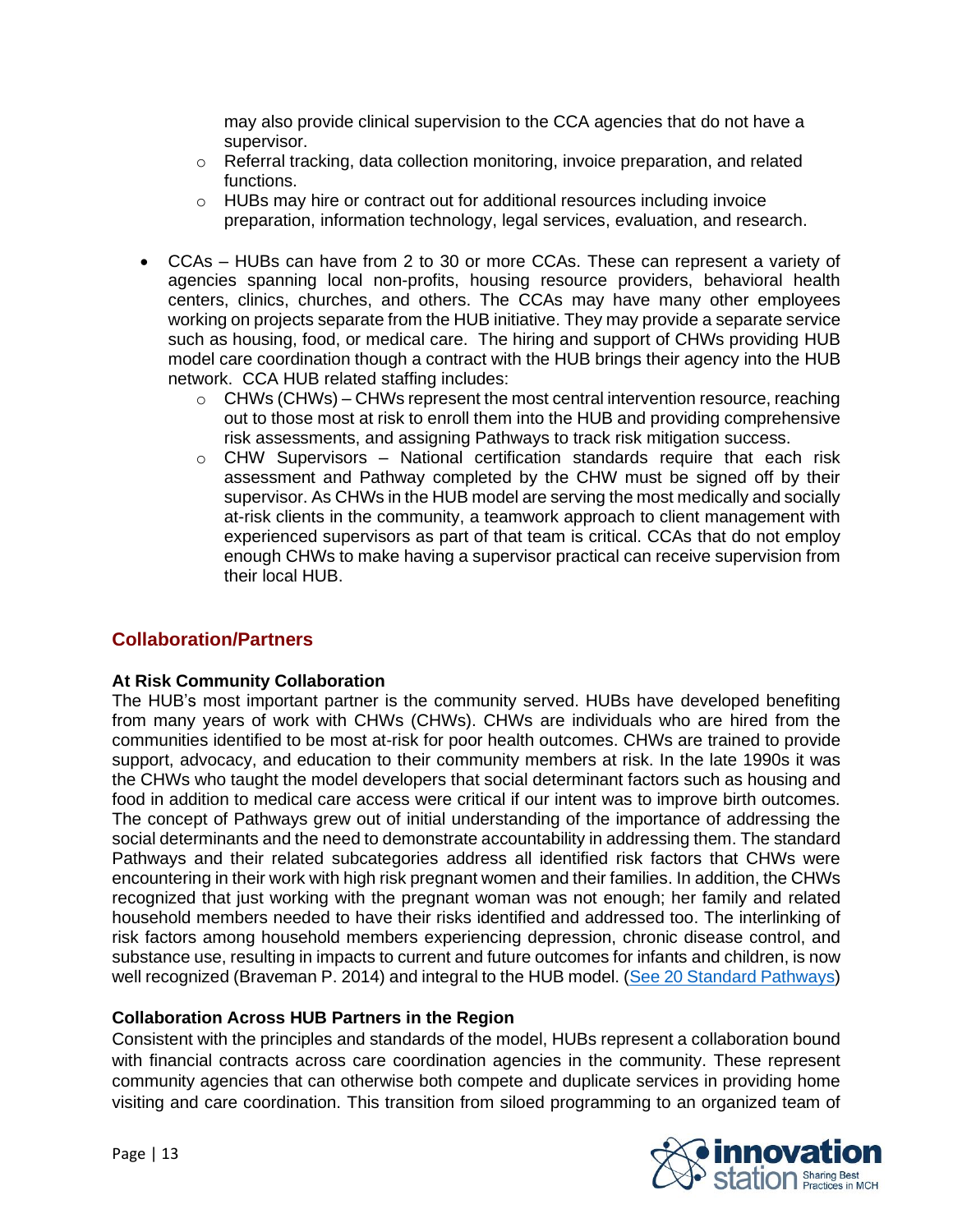agencies can be transformative. HUBs are also charged with collaborating with medical, social and behavioral health providers of intervention services. As HUB networks utilize Pathways to assure that individuals are connecting to evidence based and best practice interventions, HUBs have a key role in working with the intervention/service providers across health and social services to address barriers and to identify gaps in quality and availability of services. Finished Incomplete Pathways can be reported for the entire HUB service region to provide numeric measures at a population level of risk factors that are most difficult to address. HUBs working with local health and social service providers can be critical advocates for the community served and provide specific data highlighting areas needed for greater infrastructure and related service interventions.

#### **National Collaboration**

The HUB model was chosen as one of the first models to be studied under the Agency for Healthcare Research and Quality's (AHRQ's) Innovation Exchange. AHRQ established a learning collaborative to explore innovations and tools that improve care quality and reduce disparities. The Community Care Coordination Learning Network (CCCLN) brought together 16 programs nationally to build out the HUB model. Several publications were produced by AHRQ to outline the HUB model and provide guidance to communities considering implementing the approach. (See [Pathways Community HUB Manual](https://innovations.ahrq.gov/sites/default/files/Guides/CommunityHubManual.pdf) and Connecting Those at Risk to Care)

At the conclusion of the four-year CCCLN, the group recommended that the model move forward to establish clear standards for communities looking to implement the HUB approach. The Kresge Foundation funded a three-year initiative to build prerequisites and standards for certification of the HUB model in collaboration with the Community Health Access Project, the Georgia Health Policy Center, Communities Joined in Action, and Westat. The Pathways Community HUB Certification Program (PCHCP) was developed and tested, and now certification is available to communities at the Pathways Community HUB Institute (PCHI) website. [\(https://pchi-hub.com\)](https://pchi-hub.com/) More than 35 community HUB networks in 8 states have either achieved certification or are working towards obtaining it. Certification is required to document fidelity in providing the evidence-based Pathways Community HUB model.

PCHI is also working in collaboration with multiple entities to support further research and evaluation of the model and the specific risk factors and combinations of risk factors the model works to address. The Risk Reduction Research Network (RRRN) involving PCHI, the Georgia Health Policy Center, Kent State University, Communities Joined in Action, and partnering HUBs nationally has developed and published their research aims (Redding M. 2018). The RRRN has been actively producing policy and peer reviewed literature over the past 2 years. The RRRN welcomes additional research and evaluation partners and related collaborations.

# **Practice Cost**

#### **Building your HUB Budget and Budget Narrative.**

In building a budget for a Pathways Community HUB there is a range of budget amounts and strategies based on local need, regional cost of living, information technology platform chosen, training strategies selected from the marketplace, and scale and outcome focus of the HUB.

This approach to building a budget is focused on the work needed to reach national Pathways Community HUB Certification. There are a variety of options that can be implemented to accomplish the budget categories provided.

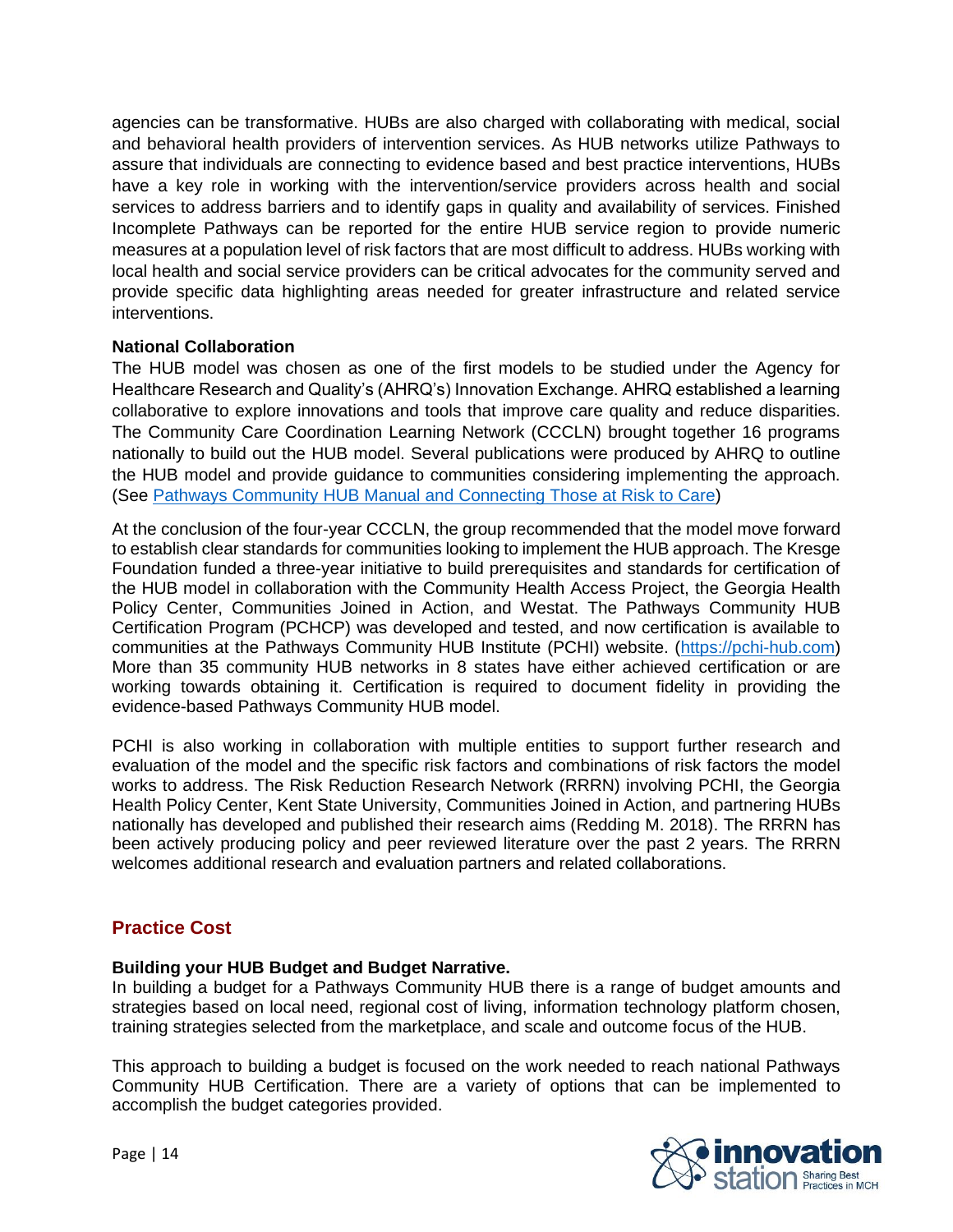Here are sample budget formats and categories for both the [HUB](http://www.amchp.org/programsandtopics/BestPractices/InnovationStation/Documents/HUB%20Budget.pdf) and [CCA](http://www.amchp.org/programsandtopics/BestPractices/InnovationStation/Documents/CCA%20Budget.pdf) entities. More budgeting details and budget tables are also below.

#### **Broad View of HUB Budgeting**

#### **Stages of Development**

- o **Pre-Implementation**–Startup funding is critical to first design your local program. When established, the HUB represents the central coordinating agency in a network of contracted separate agencies to provide community-based care coordination. The HUB serves as the "care traffic control" or central resource for the network. To get started, funding is required to support the HUB staffing, resources, and related internal and external technical support to:
	- ❖ Complete contracts with the CCAs providing the care coordination,
	- ❖ Establish policies and procedures,
	- ❖ Provide CHW and staff training,
	- ❖ Establish resources and procedures for data collection and reporting, and
	- ❖ Establish and implement funding contracts.

The HUB team spends a significant amount of time reaching out to the participating CCAs and collaborating service provider agencies, establishing the workflows, referral process, documentation, and related relationships needed for the HUB network to operate effectively.

- o **Implementation -** The HUB model reaches sustainability though successful performance within pay for outcomes financing. The CHWs and staff should not be expected to perform at the efficiency and volume needed to be sustained with pay for performance funding at the beginning. A graduated approach towards pay for performance funding is recommended. The workforce should start fully supported based on process based and capacity considerations. This less accountable funding is recommended to decrease while funding based on pay for outcomes increases, to reach full pay for performance sustainability over a 12 to 18-month time period.
- o **Ongoing Sustainability –** HUB pay for performance contracts are most commonly provided through MCOs. There have also been pay for outcomes funding contracts established with public health, social services and grant related funding. United Way and other sources of support are utilized to support other components of the overall budget.

#### **Primary Budget Items by Category**

**Staff and salaries represent the largest budget item** - The HUB model represents a network of agencies with a centrally coordinating HUB. Staffing support requirements for consideration include:

- o The HUB including an Executive Director and 2 or more supporting staff. External consulting resources for evaluation and research should be factored into the budget.
- o Each engaged care coordination agency (2 to as many as 30 agencies) within the community network each with budgetary support of one or more CHWs and supervisors. Small HUBs may have a total of 3-4 CCAs and 8-10 CHWs and large HUBs with 10-20 CCAs and 40 or more CHWs. Supervision of CHWs can be provided by the CCA or can be provided by the HUB.

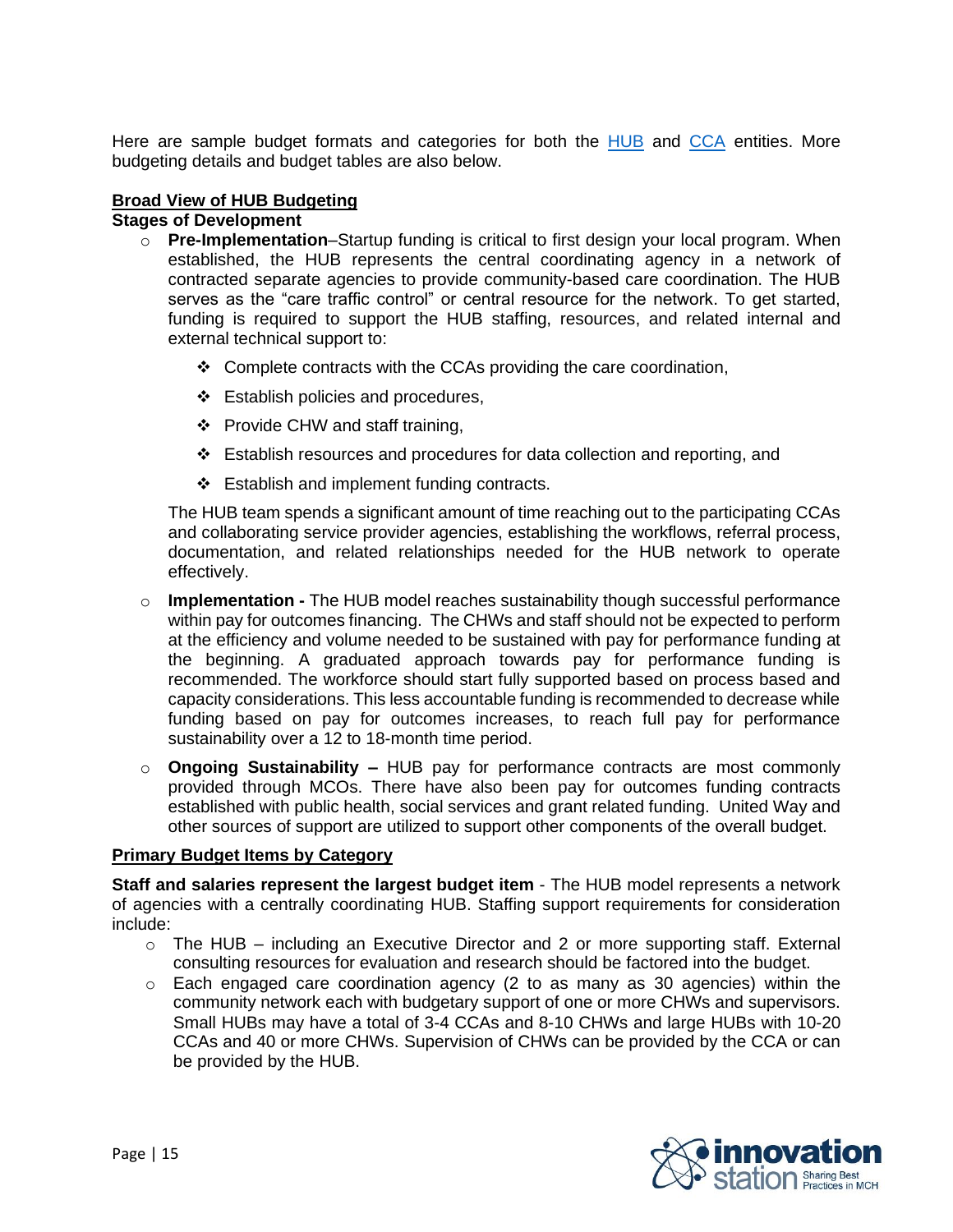**Training and data collection and management resources –** CHWs and supervisors require the greatest resource allocation for training. The CHW training requirements within the HUB model are listed as an organized set of curriculum components. PCHI does not provide CHW certification. The certification process for HUBs does include confirmation that the CHWs have received a minimum of the basic curriculum items required by the HUB model. CHWs with existing training through local resources receive credit for past curriculum areas completed and can receive focused training for the curriculum items they need. It is optimal that CHW supervisors receive the CHW training as well as specific supervisor training. There are several resources available that can provide the CHW training. PCHI can assist in programs developing their own train the trainer approaches to meet these requirements moving forward. *The cost for complete CHW training can range depending on the selected training provider from \$1,200- \$4,000 per CHW.* In communities with existing CHW training programs, PCHI can assist in reconciling the existing training with any additional curriculum components needed to allow the HUB work to build from existing community infrastructure.

All HUB staff must receive basic training on Pathways, related tools, and the Pathways Community HUB model. This training is typically less than two hours and can be accomplished through local or subcontracted resources. Training videos and materials are available at [www.pchi-hub.com.](http://www.pchi-hub.com/)

Specialized training in database reporting, quality improvement, billing, and research related components can be beneficial and are available as well. There are several strategies available for data collection and related IT resources. This can be a significant expense and is an important consideration to assure effective management of clients, tracking of data, research and invoicing. The PCHI core data set and data model can be used as a beginning resource.

**Technical Assistance -** Though not required, technical support from PCHI is recommended in the initial strategic design, implementation, and first 6-12 months of quality and outcome tracking as outlined below. The time and materials cost for this can vary from \$20,000 to \$60,000 depending on the focus area, scope, and specific needs of the initiative. There are other marketplace providers of technical assistance for HUB development related to funding, IT development, and other components of the model. PCHI is developing a listing of these service providers and their supportive products, when consistent with the national model, for posting on the PCHI web resource directory.

**Incentives –** In developing the HUB network it can be very beneficial to provide a startup CCA incentives to support their investment of time, training, technology, and other components that they will need to accomplish as part of the pre-implementation and implementation. CCA requirements for infrastructure of trained CHWs, data collection tools, etc. should all be considered in developing this line item. *Startup incentives per CCA agency range from \$10,000 to \$40,000 and should be paid based on specific benchmarks of progress including training their CHWs, establishing data collection resources, etc.* 

Incentives are also very relevant for individual CHWs related to Pathways production performance measurements, documentation and other related quality benchmarks. There are a variety of performance incentive structures for CHWs available through PCHI. Monitoring and reporting performance on a monthly basis combined with payment for improved performance have demonstrated improvement in the quality of documentation, increased number of clients served, and the number of risk mitigation outcomes (Pathways) accomplished per unit of time. *Incentive programs have ranged in expense from providing \$50 gift cards to \$4,000 or more in additional payments to CHWs per year, above their living wage (and higher) salary and benefits, for* 

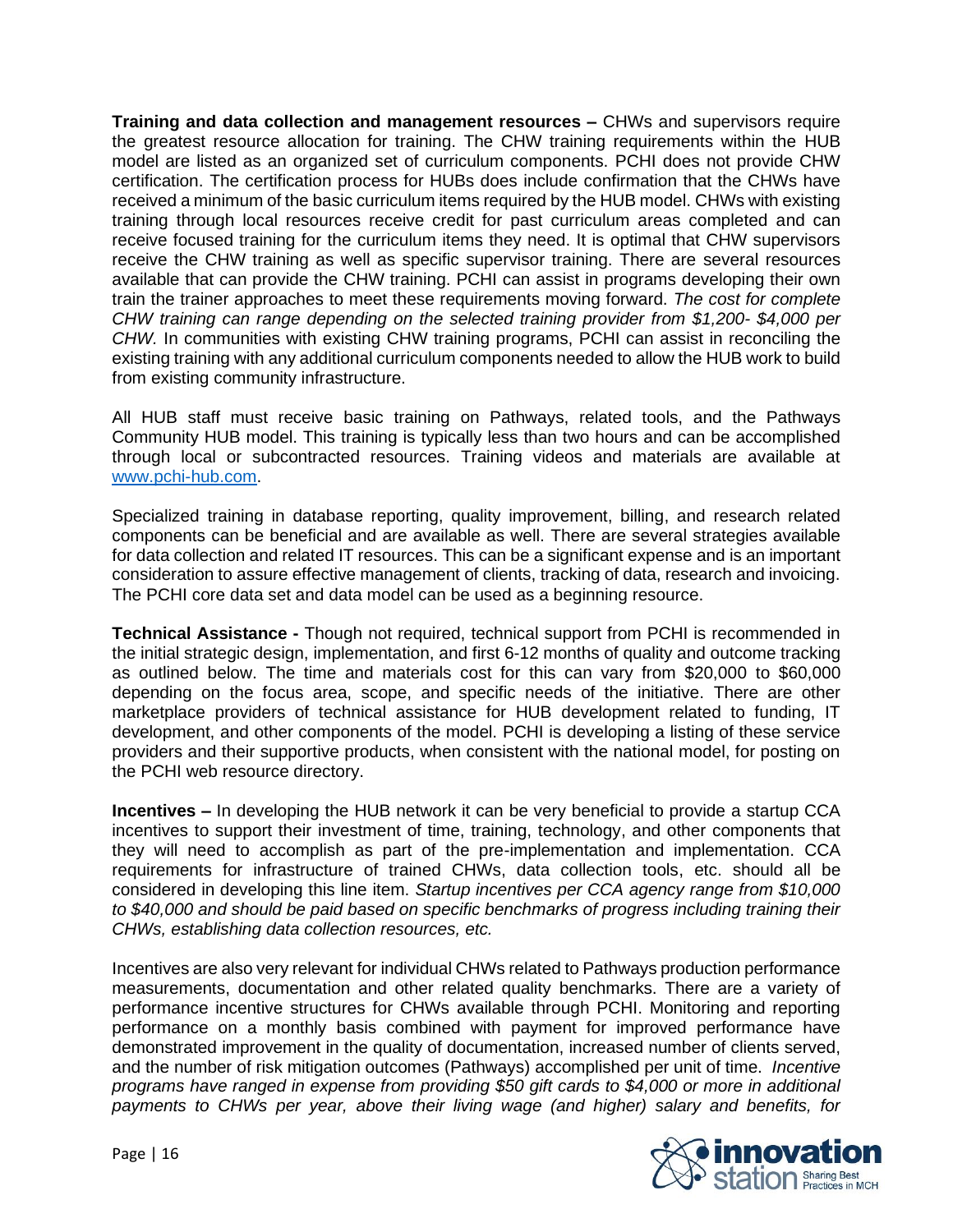*documented outstanding performance.* As the model is based on contracts that pay for the same outcomes that are incentivized, the high performing CHWs accomplish income for the program that more than pays for the incentives.

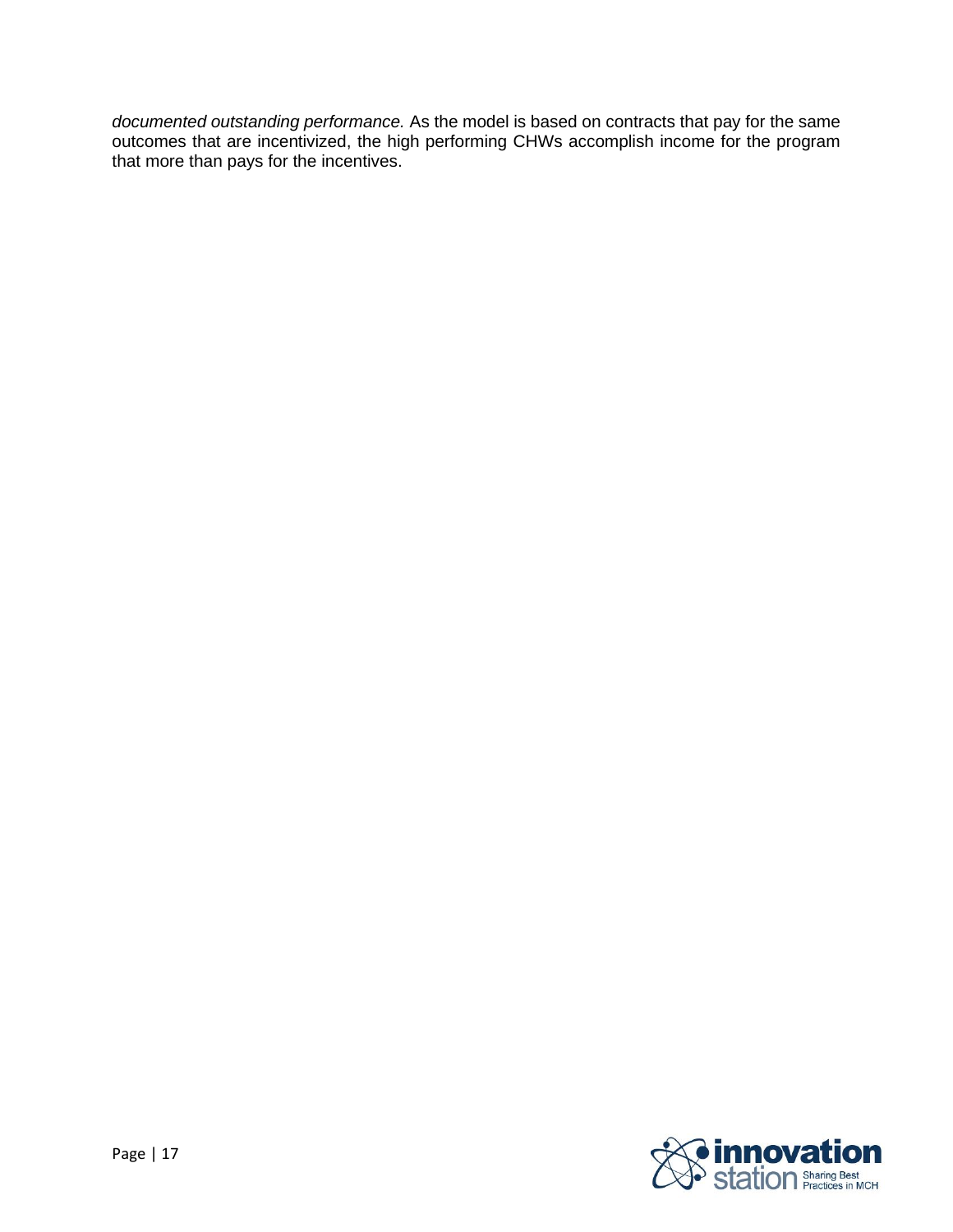| <b>Budget Development Table</b>                                                   |                                                                                                                                                                                        |                                                              |                                                                                                   |
|-----------------------------------------------------------------------------------|----------------------------------------------------------------------------------------------------------------------------------------------------------------------------------------|--------------------------------------------------------------|---------------------------------------------------------------------------------------------------|
| <b>Activity/Item</b>                                                              | <b>Brief Description</b>                                                                                                                                                               | Quantity                                                     | <b>Total</b>                                                                                      |
| <b>Technical HUB Support</b><br>Design, implementation and<br>quality improvement | Working with the community leadership charged with<br>developing the HUB <sup>1</sup>                                                                                                  | A 4-12-month period<br>of consultation                       | \$20,000-\$60,000                                                                                 |
| <b>Data Collection</b>                                                            | HUB models can work on both paper and a variety of<br>information technology resources. The size of the HUB<br>and the selection of the market resources available<br>determine price. | All staff in HUB<br>network ranging<br>from10-50 individuals | \$5,000 to \$60,000 or<br>more depending on<br>the resource<br>selected. Annual<br>fees may apply |
| <b>CHW Training, Supervisor</b><br><b>Training and all HUB Training</b>           | CHWs, Supervisors and all staff Pathways training <sup>2</sup>                                                                                                                         | <b>CHWs</b><br>\$1,500-\$4,000 each                          | \$6,000-\$60,000<br>Range based on<br>training source and #<br>of CHWs (i.e. up to<br>20)         |
|                                                                                   |                                                                                                                                                                                        | Supervisors<br>\$1,500-\$3,000 each                          | \$1,500-\$6,000<br>or more                                                                        |
|                                                                                   |                                                                                                                                                                                        | All staff Pathway<br>Training<br>$<$ \$50 each               | \$300-\$1,500                                                                                     |

- 1. Strategic design to define the specific service population, outcome goals, methodologies for measuring outcomes, network collaboration approaches and sustainability in addition to other critical design, training, documentation and related implementation components.
- 2. There is a national certification relevant curriculum for CHWs. Multiple resources are available to meet curriculum requirements including train the trainer approaches for your community. Supervisors are recommended to receive similar training as well as specific supervisor training. All HUB personnel are to receive Pathways Community HUB related training.

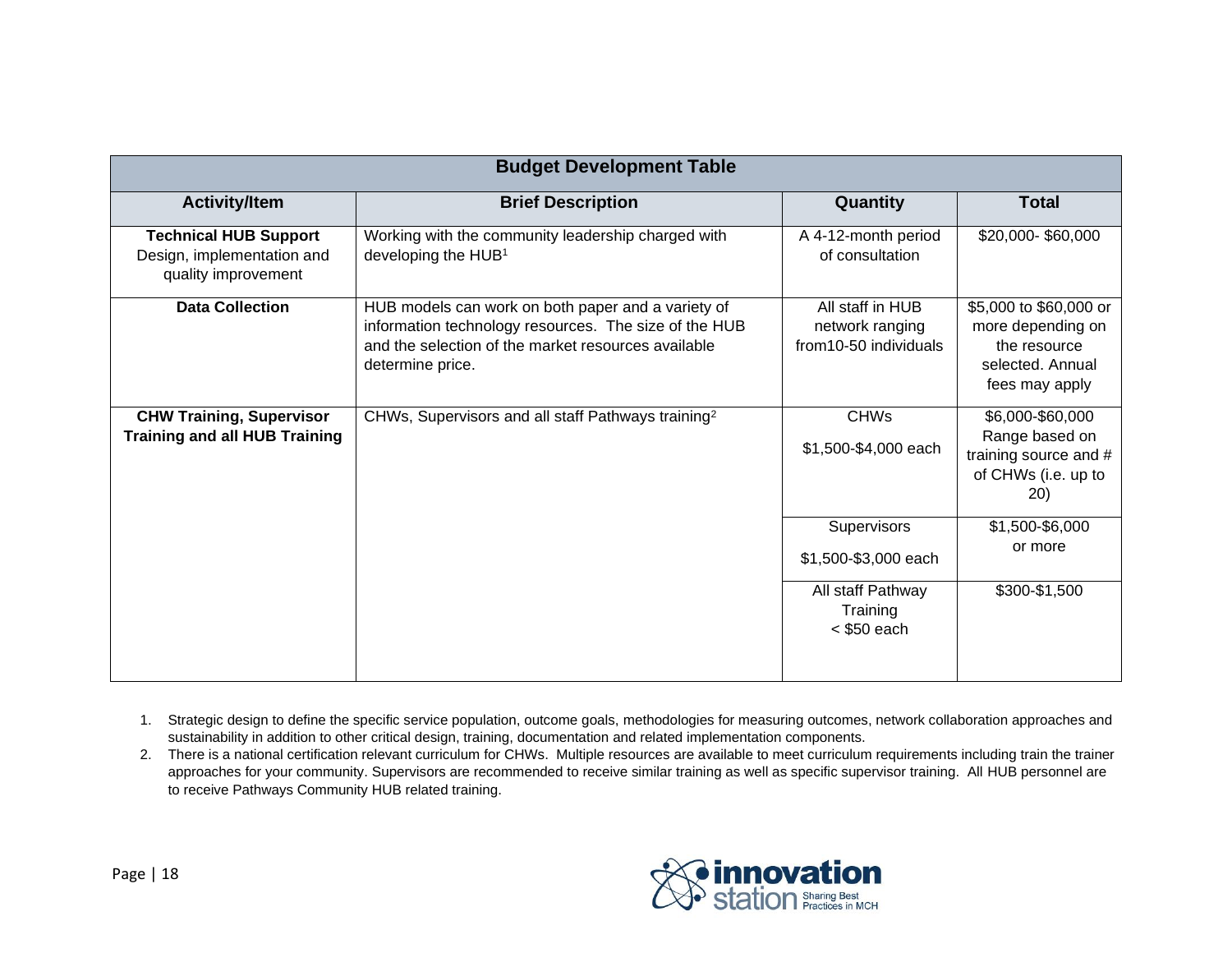| Staffing Considerations for Budgeting – Network (HUB and Care Coordination Agencies)           |                                                                                                                                                                                                                                                                                                                                       |                                                                                                                                                                         |                                                                                                                                                          |  |
|------------------------------------------------------------------------------------------------|---------------------------------------------------------------------------------------------------------------------------------------------------------------------------------------------------------------------------------------------------------------------------------------------------------------------------------------|-------------------------------------------------------------------------------------------------------------------------------------------------------------------------|----------------------------------------------------------------------------------------------------------------------------------------------------------|--|
| <b>Activity/Item</b>                                                                           | <b>Brief Description</b>                                                                                                                                                                                                                                                                                                              | Quantity                                                                                                                                                                | <b>Total</b>                                                                                                                                             |  |
| <b>HUB Related Personnel and</b><br><b>Office Expense</b>                                      | Minimum of 2.5 FTE equivalents including<br>the HUB Executive Director and staff<br>providing the quality, tracking, education,<br>and contracting for the network.<br>Subcontracts are often needed for related<br>services <i>i.e.</i> invoice preparation, information<br>technology, legal services, evaluation, and<br>research. | 2.5 FTEs plus office<br>expenses<br>Subcontracts for<br>supportive services                                                                                             | Per local cost of living, contracting<br>and employment expense                                                                                          |  |
| <b>National PCHI Certification</b>                                                             | The national certification provided by PCHI<br>involves review of all national standards of<br>model fidelity though electronic, phone and<br>onsite communication. National certification<br>is required by some states and third-party<br>funders. Evidence based recognition is<br>based on certification status.                  | On site comprehensive<br>review for initial<br>certification and every 4<br>years. A desk top review<br>is conducted 2 years<br>following the initial<br>certification. | Sliding scale based on review type<br>and size of HUB network.<br>Certification fees posted on pchi-<br>hub.com.                                         |  |
| <b>Care Coordination Agency</b><br><b>CHW, Supervisor and</b><br><b>Infrastructure Expense</b> | The HUB has multiple CCAs each with<br>CHWs providing the outreach to clients.                                                                                                                                                                                                                                                        | 4-60 total CHWs across all<br>CCAs in HUB with one or<br>more CHW supervisors<br>(1 FTE supervisor needed<br>for every 4-5 FTE CHWs)                                    | Per local cost of living and related<br>employment expense.<br>The supervisors can be hired by the<br>CCA or the HUB                                     |  |
| <b>Incentives for Care</b><br><b>Coordination Agencies and</b><br><b>CHWs</b>                  | Incentives to support Care Coordination<br>Agencies in joining the HUB network<br>Incentives for CHWs accomplishing high<br>performance                                                                                                                                                                                               | Based on number of CCAs<br>joining HUB<br>Various plans available for<br><b>CHWs</b>                                                                                    | \$10,000-\$40,000 per CCA<br>CHW incentive from gift cards to<br>more than \$4,000 additional income<br>per year per CHW for outstanding<br>performance. |  |

# **Staffing Considerations for Budgeting – Network (HUB and Care Coordination Agencies)**

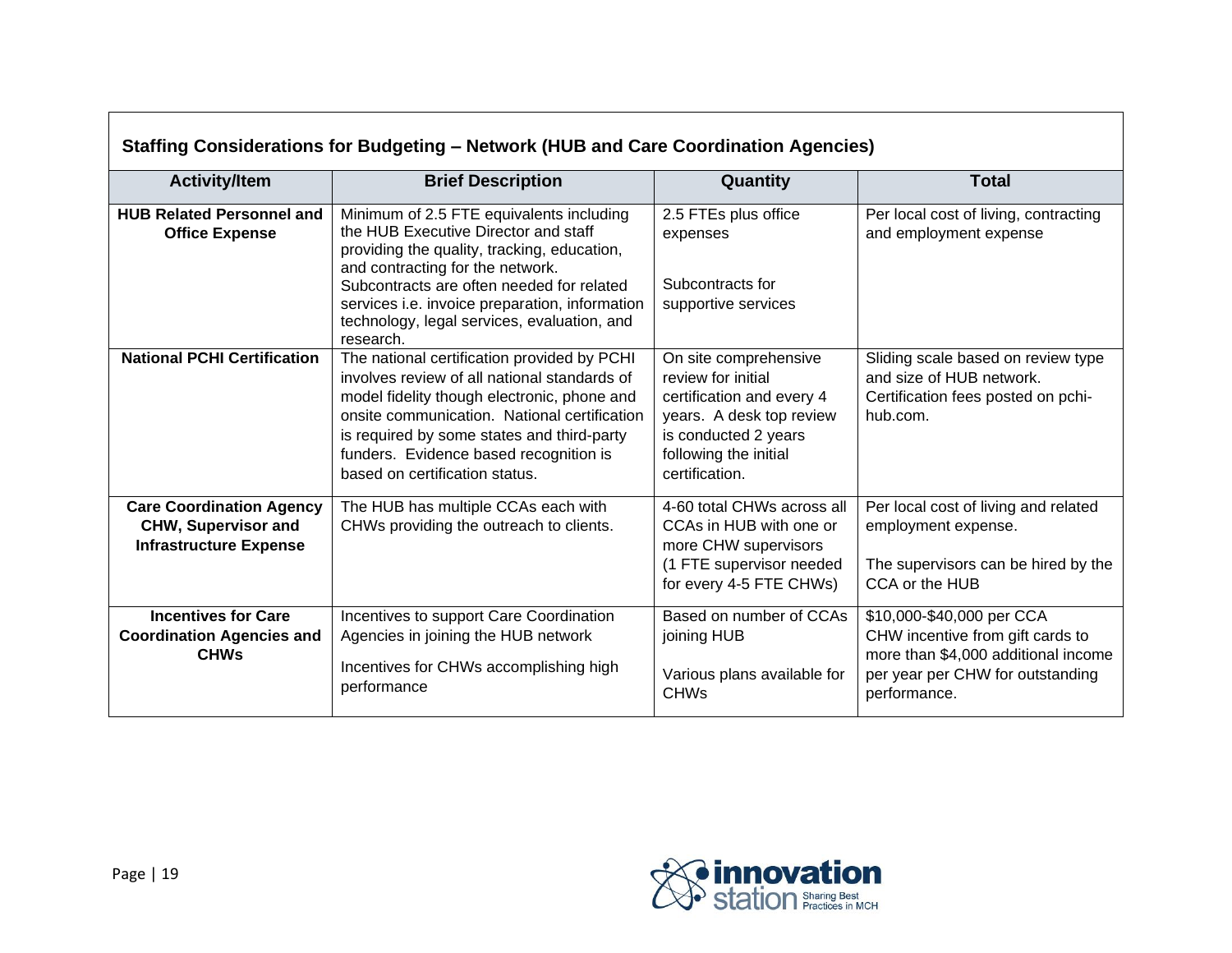# **Practice Timeline**

| <b>Practice Timeline</b>               |                                                                                                                                    |                                                                                                  |                                                                                    |                                                                                               |  |
|----------------------------------------|------------------------------------------------------------------------------------------------------------------------------------|--------------------------------------------------------------------------------------------------|------------------------------------------------------------------------------------|-----------------------------------------------------------------------------------------------|--|
| <b>Phase</b>                           | <b>Description of Activity</b>                                                                                                     | Date/Timeframe                                                                                   | # of hours needed to<br>complete/oversee<br>activity                               | <b>Person(s) Responsible</b>                                                                  |  |
| Planning/<br><b>Pre-implementation</b> | <b>Strategic Design</b>                                                                                                            | 4-6 Months                                                                                       | 2-3 weeks total<br>consulting time. Near<br>full time for local HUB<br>Leadership. | HUB Director, core implementation<br>team (4-12 local representatives)<br>and consultants     |  |
|                                        |                                                                                                                                    | Multiple subcomponents fit within the strategic design structure (resources at www.pchi-hub.com) |                                                                                    |                                                                                               |  |
| Implementation                         | Launch                                                                                                                             | 1-2 weeks                                                                                        | <b>HUB and CCA Staff</b><br>fully deployed                                         | <b>HUB Staff and Consultants</b>                                                              |  |
|                                        | <b>Intensive Monitoring Period</b>                                                                                                 | 6-12 months                                                                                      | 1-2 weeks consulting<br>time                                                       | <b>HUB Staff and Consultants</b>                                                              |  |
|                                        | Preparation of initial quality<br>monitoring reports                                                                               | Ongoing                                                                                          | Often 1/2 of FTE<br>assigned or more.                                              | Quality improvement and invoicing<br>personnel.                                               |  |
| <b>Sustainability</b>                  | Strengthening of initial funding<br>contracts and outcome<br>performance with expansion to<br>new focus issues and<br>populations. | Ongoing focus                                                                                    | Primary focus of full<br>time HUB Staff                                            | HUB Staff with support from PCHI<br>and National Network of HUBs                              |  |
|                                        | Quality Improvement evaluation<br>and research                                                                                     | Ongoing focus                                                                                    | From several hours per<br>month to a fulltime<br>position                          | HUB staff focused on quality and<br>performance. Representatives<br>from CCAs to participate. |  |

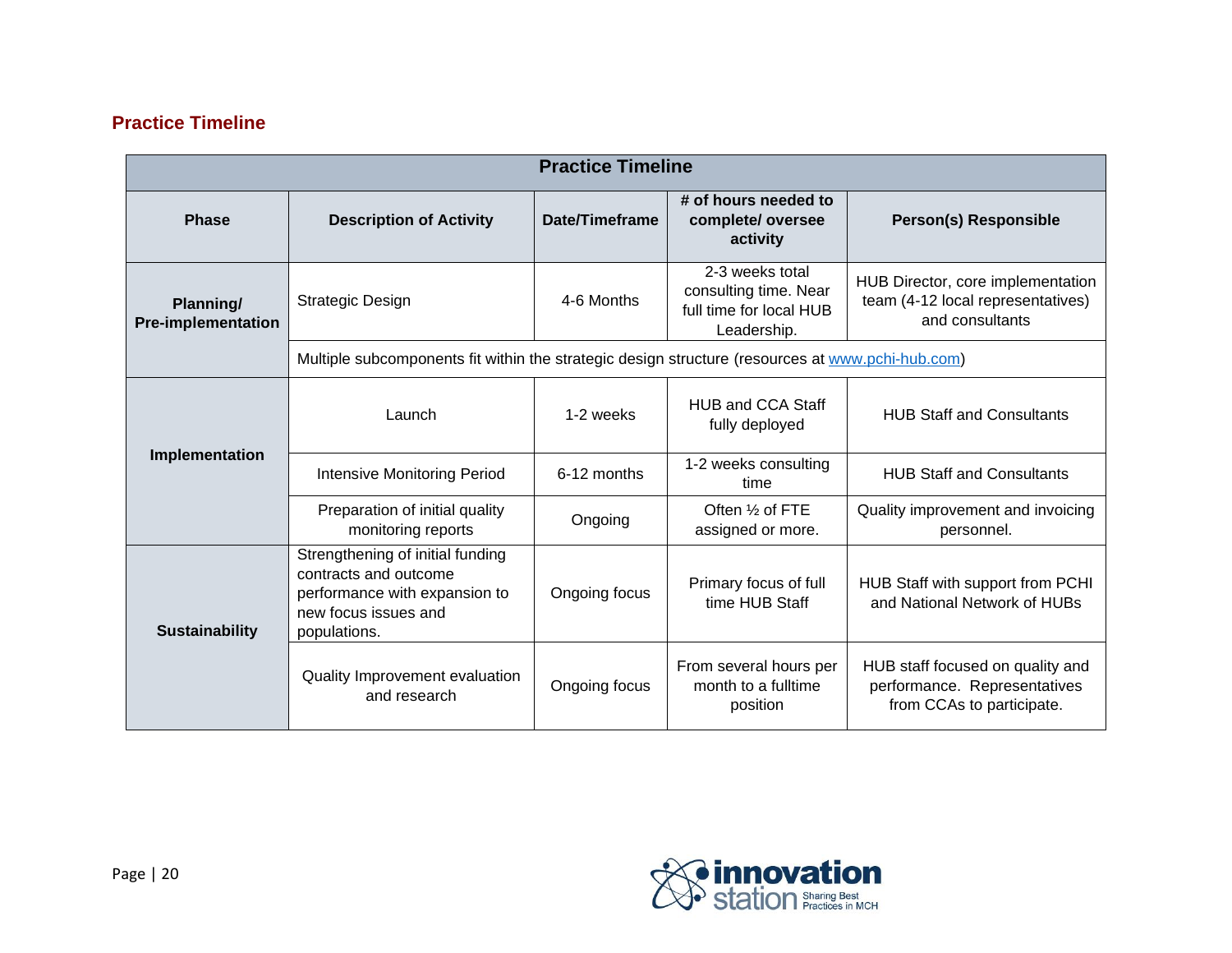# **Resources Provided**

Visit the Resources page at [www.pchi-hub.com](http://www.pchi-hub.com/)

# **Lessons Learned**

#### **Engagement of Collaborators**

Engage a diverse array of collaborators early in the development of your HUB and ask for their help in designing and developing the initiative. The sense of ownership and engagement increases the earlier in the process that this can occur. Representatives from multiple layers of the community and state infrastructure from community members, agencies, local leaders, and policy makers, to state level payers and policy makers are critical and potentially very helpful in beginning and sustaining your initiative. Relationships with individuals representing both leadership and operational level staff in policy, funding, and community initiatives are critical to your HUB's development.

#### **Care Coordination Agency Support**

CCAs often represent small community-based organizations that have been challenged to connect to sustainable funding and have often been left out of major streams of funding support. These organizations often have the community and culturally connected staff with the trust and relationship skills needed to accomplish the behavior change outcomes integral to the HUB model. Start and continue with as much support for these essential partner agencies as possible. Startup incentives are important to help overcome collaboration barriers and willingness to engage in this very accountable and outcome driven model.

#### **Have mechanisms to hear the guidance of CHWs.**

Supervisors going on some home visits with clients, CHWs participating in key meetings, and policy strategies for CHW concerns to be heard are examples of mechanisms to receive the insight and wisdom of CHWs. Advancing CHWs through the levels of your initiative is important. The HUB network meetings of CHWs across the CCAs (recommended at least monthly) can be a great place to ask for insight. You will also find that this an important event to invite policy leaders, funders, and others to present information and ask questions. This gathering will allow them to see your HUB's engagement and CHW representation of the community.

#### **Quality Improvement is critical.**

Being accountable for the work of a network of agencies and their CHWs is challenging. Developing reporting, cross checks, and multiple approaches to assuring quality and accountability is essential. This must also be balanced with an approach that includes substantial encouragement, positive reinforcement, and emotional support for a workforce that is reaching out and intensely engaging the most at-risk families in your community.

Continuous Quality Improvement (CQI) is a requirement of the national standards for HUB Certification. As the HUB model is a pay for outcomes approach, every invoice represents a component of CQI. When a HUB presents an invoice for one month of service to individuals enrolled in a MCO, they are presenting for payment the specific Pathways (confirmed risk

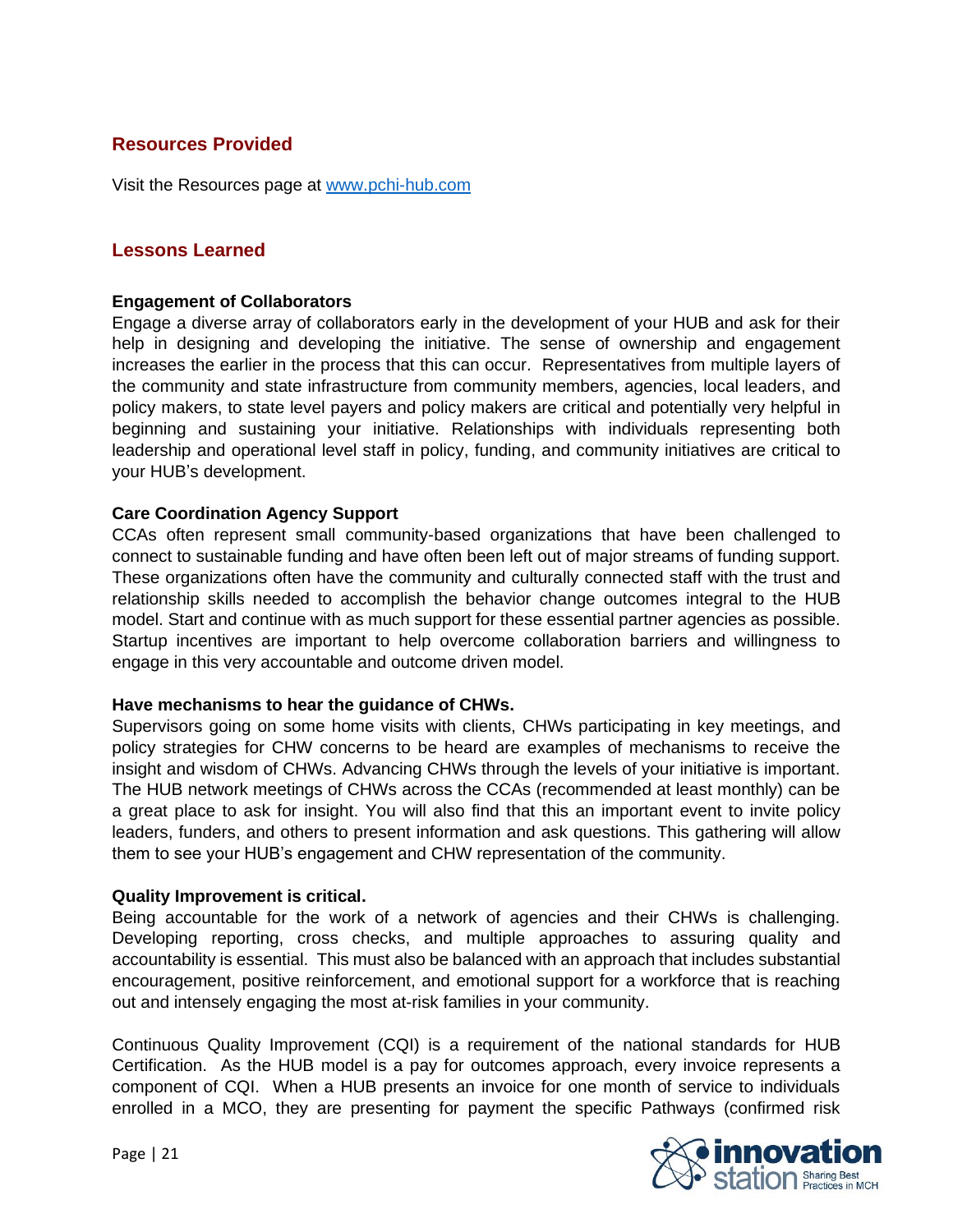mitigation) outcomes as the most important line item on the invoice. As part of the process, each completed Pathway is confirmed by the CHW, their supervisor, and the invoicing specialist at the HUB as well as the invoicing specialist at the MCO. For example, when a Medical Home Pathway is documented as completed by a CHW, their supervisor confirms that the individual who started the Pathway with no medical home has been confirmed to have attended their first medical home visit through calling the client or the clinic. The MCO quite often will confirm this though examining if there was an actual claim or charge for that client's visit. CQI focused on improving outcomes is integral to the program and payment approach of the model.

Here is an example of CQI and the utility of tracking Pathways in improving quality. In one of our rural programs in Knox County, Ohio we observed through examining a sampling of our Pregnancy Pathways that it was taking an average of two months for an enrolled expectant mother without insurance to show up and attend her first prenatal visit. This timing measure of Pathway completion has been useful in many other quality improvement approaches. We examined the situation further to find that none of the obstetricians in the county would see these individuals until they were confirmed to have insurance. In addition, the agency responsible for providing confirmation of insurance would not provide this unless a medical provider confirmed the individual was pregnant. This was a situation that had been going on for several years. The HUB Program Director in Knox County met with the local health department, and the health department's physician agreed to sign the confirmation of pregnancy based on a positive urine pregnancy test. Following this intervention with the CHWs sending their clients to the health department for testing, the wait time to begin prenatal care went from 2 months to less than 2 weeks.

Toledo, Mansfield, and other HUBs have identified issues in attaining housing, especially for expectant mothers, and are developing community level responses to address this issue. HUBs examining the "Finished Incomplete" Pathways can be very valuable for population level improvements.

The Pathways Community HUB model is early in its development and would benefit substantially from your community's leadership in identifying quality improvement opportunities that can improve your initiative and HUBs nationally. We encourage you to become involved in national research and evaluation efforts. There are multiple focus groups, committees, and leadership opportunities for you to become engaged with. There is much to discover and share in our team effort to address health and social disparity.

# **Next Steps**

Next steps are as follows:

- **1.** Complete the launch and utilization of the latest data items, data definitions, assessment and management strategies within multiple paper and participating electronic support tool resources used by HUBs nationally.
- **2.** Strengthen and further develop the national Care Coordination Learning Network of HUBs.
- **3.** Foster and participate in specific research related to risk factors themselves as outlined in our Population Health article and related aims (Redding M. 2018).

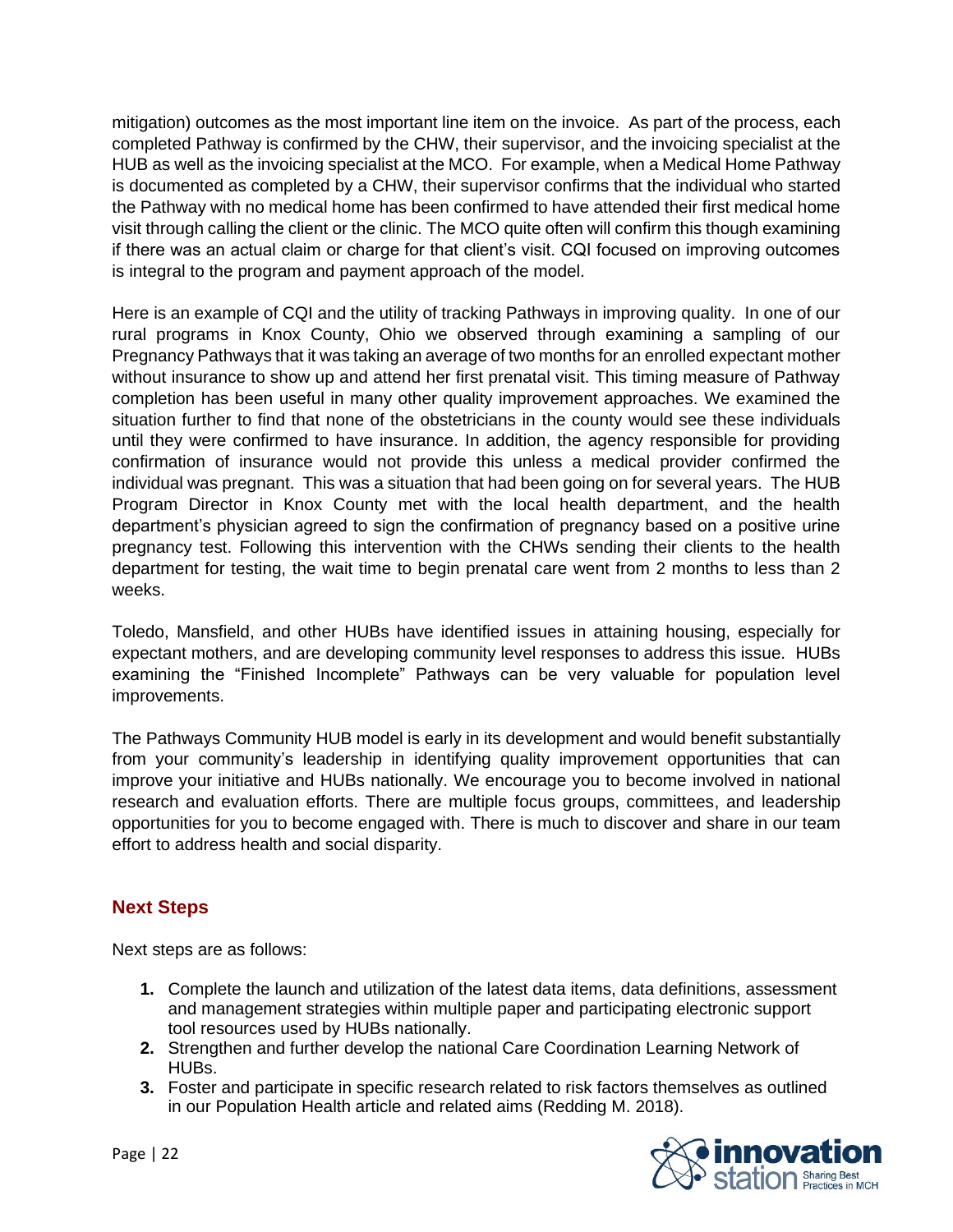- **4.** Work to collaborate and inform national pay for performance development. The current medical pay for outcomes strategies does not yet include social determinant outcome events. Achieving greater collaboration and a whole person approach to payment reform, supported by research, seems critical.
- **5.** Finding strategies to work as a collaborative partner with as many health and social service initiatives as possible, aiming towards overall medical and social wellness, and the achievement of health equity.

## **Practice Contact Information**

*For more information about this practice, please contact:*

- *Name:* Sarah Redding or Mark Redding
- *Phone:* 419-631-9263
- *Email:* [sarahr@pchi-hub.com,](mailto:sarahr@pchi-hub.com) [markr@pchi-hub.com](mailto:markr@pchi-hub.com)

#### **References**

- Academy Health. (2018). *COMMUNITY CARE COORDINATION SYSTEMS: CONNECTING PATIENTS TO COMMUNITY SERVICES*. Retrieved from www.academyhealth.org/p4ph.
- Alley, D. E., Asomugha, C. N., Conway, P. H., & Sanghavi, D. M. (2016). Accountable Health Communities — Addressing Social Needs through Medicare and Medicaid. *New England Journal of Medicine*, *374*(1), 8–11. https://doi.org/10.1056/NEJMp1512532
- Braveman, P., & Gottlieb, L. (2014). The social determinants of health: It's time to consider the causes of the causes. *Public Health Reports*, *129*(1\_suppl2), 19-31.
- CDC. (2017). *Field Notes: Northwest Ohio Pathways HUB*. Retrieved from www.cdc.gov
- Centers for Medicare & Medicaid Services, (2018). *Maternal and Infant Health Care Delivery Models and Value-Based Payment Approaches:* Retrieved from http://www.healthtransformation.ohio.gov/LinkClick.
- CMS, I. A. P. (2018). *Medicaid Innovation Accelerator Program Maternal and Infant Health Initiative Value-Based Payment*. Retrieved from https://www.medicaid.gov/state-resource-center/innovationaccelerator-program/iap-downloads/functional-areas/utilizing-vbp-mihi-resource-list.pdf
- Dugdale, D. C., Epstein, R., & Pantilat, S. Z. (1999). Time and the patient-physician relationship. *Journal of General Internal Medicine*, *14 Suppl 1*(Suppl 1), S34-40. https://doi.org/10.1046/j.1525- 1497.1999.00263.x
- Falletta L., Redding M., Hoornbeek J.,…. A Comprehensive Approach to Considering Risk from Birth to 12 Months: Embracing the Complexity of Risk Reduction. Unpublished research. Submission pending to Preventive Medicine (2019)
- HPIO. (2017). *Ohio - State Health Improvement Plan 2017-2019*.

Kaiser Permanente. (n.d.). *IMPLEMENTATION GUIDE FOR COMMUNITY PARTNERSHIP MODEL:*